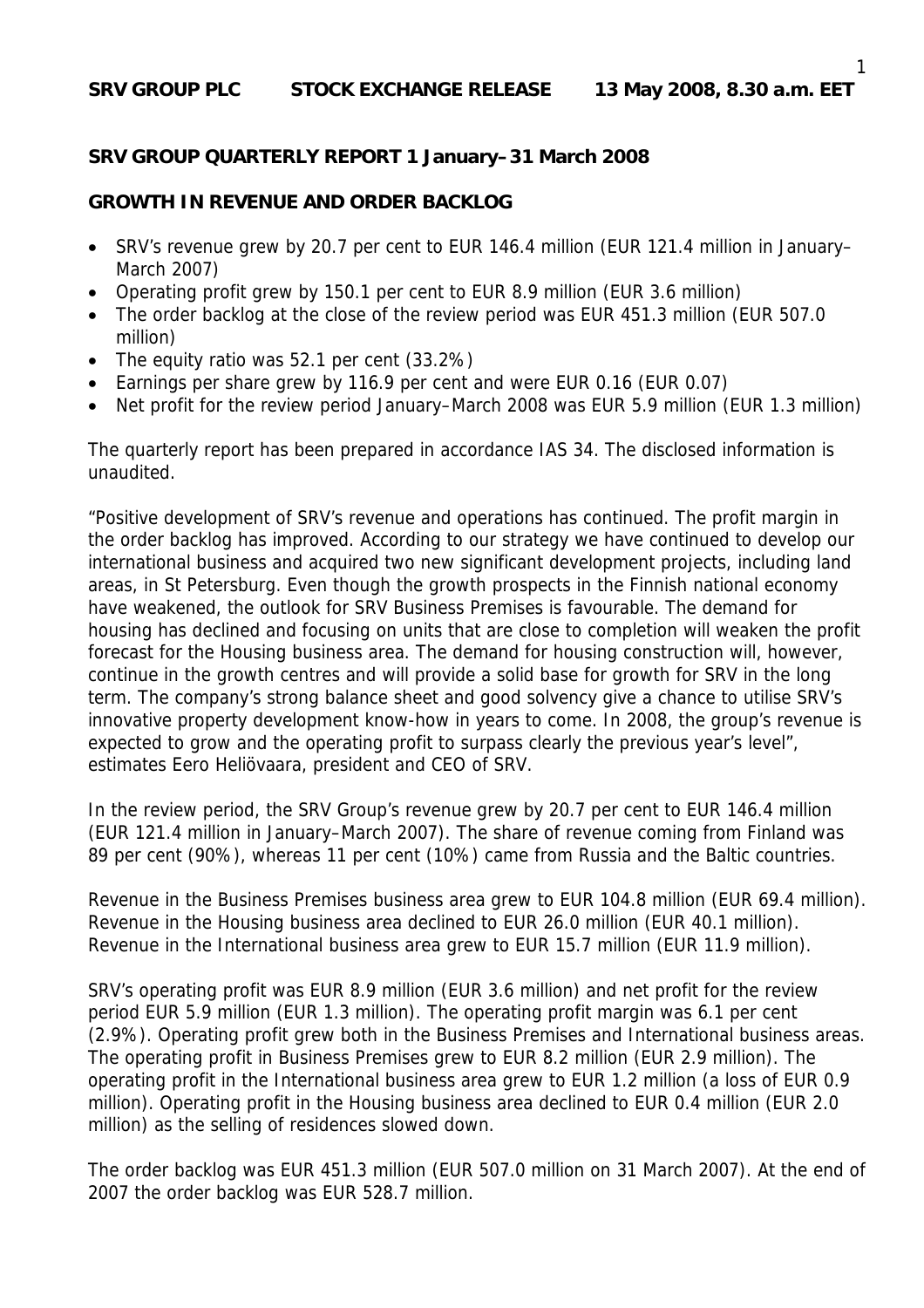| <b>SRV Group key figures</b>          | <b>IFRS</b> | <b>IFRS</b> | change,     | change, | <b>IFRS</b> |
|---------------------------------------|-------------|-------------|-------------|---------|-------------|
| (EUR million)                         | Jan-Mar     | Jan-Mar     | <b>MEUR</b> | %       | 2007        |
|                                       | 2008        | 2007        |             |         |             |
| Revenue                               | 146.4       | 121.4       | 25.1        | 20.7    | 561.4       |
| Operating profit                      | 8.9         | 3.6         | 5.4         | 150.1   | 15.1        |
| Profit before taxes                   | 8.3         | 3.0         | 5.3         | 176.1   | 11.5        |
| Net profit for the period             | 5.9         | 1.3         | 4.6         | 357.3   | 7.6         |
| Order backlog                         | 451.3       | 507.0       | $-55.7$     | $-11.0$ | 528.7       |
| Operating profit, %                   | 6.1         | 2.9         |             |         | 2.7         |
| Profit before taxes, %                | 5.7         | 2.5         |             |         | 2.1         |
| Net profit, %                         | 4.0         | 1.1         |             |         | 1.4         |
| Equity ratio, %                       | 52.1        | 33.2        |             |         | 55.4        |
| Return on investment, $% ^{1}$        | 16.7        | 11.7        |             |         | 9.7         |
| Return on equity, $%$ <sup>1)</sup>   | 14.6        | 8.2         |             |         | 6.9         |
| Earnings per share, EUR <sup>2)</sup> | 0.16        | 0.07        |             | 116.9   | 0.22        |

1) In calculating the key ratio only the profit for the period has been annualised.

2) Key figures per share have been adjusted to reflect the increase in the number of shares, which came into effect on 11 April 2007 (split), the rights issue on 11 June 2007 and the rights issue and cancellation of treasury shares in connection with the merger of the SRV Henkilöstö Oy on 28 September 2007.

#### **Outlook for construction**

Growth in the world economy is expected to slacken as a result of the slowdown in the United States. Strong demand in Asia, Europe's moderately good business outlook and a growing Russian economy will nevertheless also maintain the growth of the Finnish economy at a fairly good level. The increased uncertainties surrounding the economy make it difficult to assess the business climate going forward.

The Finnish economy grew at an annual rate of 4.4 per cent in 2007. Economic growth in 2008 is expected to stay in around three per cent. The economic trend in construction is expected to hold up in 2008, though the pace of growth will slow down. The credit crunch that has hit the USA will add to uncertainty in the markets.

Selling times of residencies have lengthened in Finland, but according to the barometer of the Statistics Finland, the inclination to buy dwellings has not declined. In 2007, the construction of 30,500 new dwellings was started, which is 3,500 less than in 2006. This year the number of construction start-ups of new dwellings is expected to be smaller than in 2006. The decline focuses on single-family and semi-detached housing, demand and production of apartment houses is expected to remain on the present level. The long-term forecasts predict the demand of new dwellings to remain at roughly 30,000 units until 2020.

Construction of business premises is expected to remain present level this year. The reasonably good business climate in conjunction with completion of the Vuosaari harbour will underpin brisk logistics and construction of storage facilities in the Helsinki Metropolitan Area.

The cost level in construction has clearly risen more than the cost level in general since 2003. According to Statistics Finland construction costs rose 5.4 per cent from March 2007 to March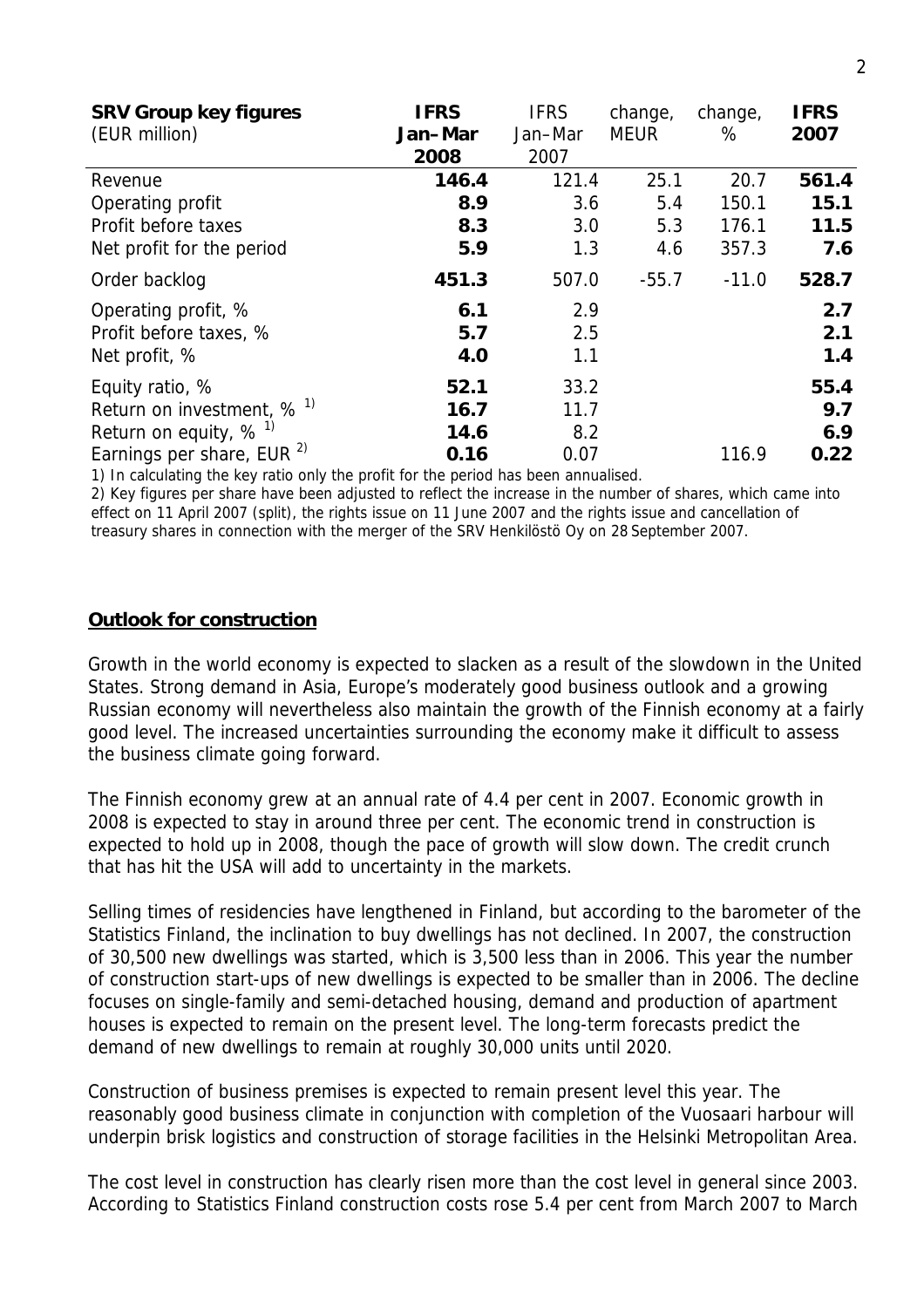2008. In 2007 the rise was 5.6 per cent. Availability of subcontractors and materials has shown a favourable development.

Following several years of growth, the Estonian economy is slackening. This has hit the construction industry in particular. Construction companies had 2,300 unsold new residential units in Tallinn at the end of the review period, and a number of large construction projects were put to halt or delayed. The Estonian long term economic development is estimated to be good. A decline in domestic demand has lowered the Latvian growth figures. Due to a brisk rise in recent years and a small market, the forecasts of economic growth in the Baltic countries as a whole involve elements of uncertainty.

In 2007, Russia's economy grew at a rate of 8.1 per cent and a growth of 7.6 per cent is predicted for 2008. Last year construction in Russia grew by 18 per cent and the growth is expected to remain on a good level. The rise in the level of costs and a shortage of skilled personnel nonetheless pose challenges for operations. Demand for both business premises and housing is estimated to remain a high level.

| (EUR million)<br><b>MEUR</b><br>%<br>2007<br>Jan-Mar<br>Jan-Mar<br>2007<br>2008<br>69.4<br><b>Business Premises</b><br>35.4<br>51.0<br>104.8<br>40.1<br>$-14.1$<br>$-35.2$<br>Housing<br>26.0<br>International<br>15.7<br>32.2<br>11.9<br>3.8<br>2.9<br>1.9<br>1.0<br>50.4<br><b>Other Operations</b><br>Eliminations<br>$-2.9$<br>$-1.9$<br>$-1.0$<br>146.4 | Group, total |       |      |      | 345.4<br>163.1<br>53.2 |
|--------------------------------------------------------------------------------------------------------------------------------------------------------------------------------------------------------------------------------------------------------------------------------------------------------------------------------------------------------------|--------------|-------|------|------|------------------------|
|                                                                                                                                                                                                                                                                                                                                                              |              |       |      |      |                        |
|                                                                                                                                                                                                                                                                                                                                                              |              |       |      |      |                        |
|                                                                                                                                                                                                                                                                                                                                                              |              |       |      |      |                        |
|                                                                                                                                                                                                                                                                                                                                                              |              |       |      |      |                        |
|                                                                                                                                                                                                                                                                                                                                                              |              |       |      |      |                        |
|                                                                                                                                                                                                                                                                                                                                                              |              |       |      |      | 11.2                   |
|                                                                                                                                                                                                                                                                                                                                                              |              |       |      |      | $-11.4$                |
|                                                                                                                                                                                                                                                                                                                                                              |              | 121.4 | 25.1 | 20.7 | 561.4                  |
| <b>IFRS</b><br><b>IFRS</b><br><b>IFRS</b><br><b>Operating profit</b><br>change,<br>change,                                                                                                                                                                                                                                                                   |              |       |      |      |                        |
| (EUR million)<br><b>MEUR</b><br>%<br>Jan-Mar<br>Jan-Mar<br>2007                                                                                                                                                                                                                                                                                              |              |       |      |      |                        |
| 2008<br>2007                                                                                                                                                                                                                                                                                                                                                 |              |       |      |      |                        |
| 5.3<br><b>Business Premises</b><br>8.2<br>2.9<br>182.0                                                                                                                                                                                                                                                                                                       |              |       |      |      | 18.0                   |
| 0.4<br>2.0<br>$-78.7$<br>Housing<br>$-1.5$                                                                                                                                                                                                                                                                                                                   |              |       |      |      | 10.7                   |
| International<br>1.2<br>2.2<br>$-0.9$                                                                                                                                                                                                                                                                                                                        |              |       |      |      | $-10.2$                |
| <b>Other Operations</b><br>$-0.9$<br>$-0.4$<br>$-0.5$                                                                                                                                                                                                                                                                                                        |              |       |      |      | $-3.1$                 |
| Eliminations<br>0.0<br>126.1<br>0.0<br>0.0                                                                                                                                                                                                                                                                                                                   |              |       |      |      | $-0.4$                 |
| 150.1<br>Group, total<br>8.9<br>3.6<br>5.4                                                                                                                                                                                                                                                                                                                   |              |       |      |      | 15.1                   |
| <b>IFRS</b><br>Order backlog at the end of<br><b>IFRS</b><br><b>IFRS</b><br>change,<br>change,<br>period                                                                                                                                                                                                                                                     |              |       |      |      |                        |
| (EUR million)<br>Jan-Mar<br>Jan-Mar<br>%<br><b>MEUR</b><br>2007                                                                                                                                                                                                                                                                                              |              |       |      |      |                        |
| 2008<br>2007                                                                                                                                                                                                                                                                                                                                                 |              |       |      |      |                        |
| <b>Business Premises</b><br>$-90.8$<br>$-27.9$<br>235.2<br>326.0                                                                                                                                                                                                                                                                                             |              |       |      |      | 302.8                  |
| 182.4<br>143.0<br>39.4<br>27.5<br>Housing                                                                                                                                                                                                                                                                                                                    |              |       |      |      | 174.6                  |
| International<br>33.7<br>38.0<br>$-4.3$<br>$-11.3$                                                                                                                                                                                                                                                                                                           |              |       |      |      | 51.3                   |
| 507.0<br>451.3<br>$-55.7$<br>$-11.0$<br>Group, total                                                                                                                                                                                                                                                                                                         |              |       |      |      | 528.7                  |

#### **Key figures for the business area**

#### **Earnings trends of the operating business areas**

| <b>Business Premises</b> | <b>IFRS</b> | <b>IFRS</b> | change, change, | <b>IFRS</b> |
|--------------------------|-------------|-------------|-----------------|-------------|
| (EUR million)            | Jan-Mar     | Jan–Mar     | MFUR            | 2007        |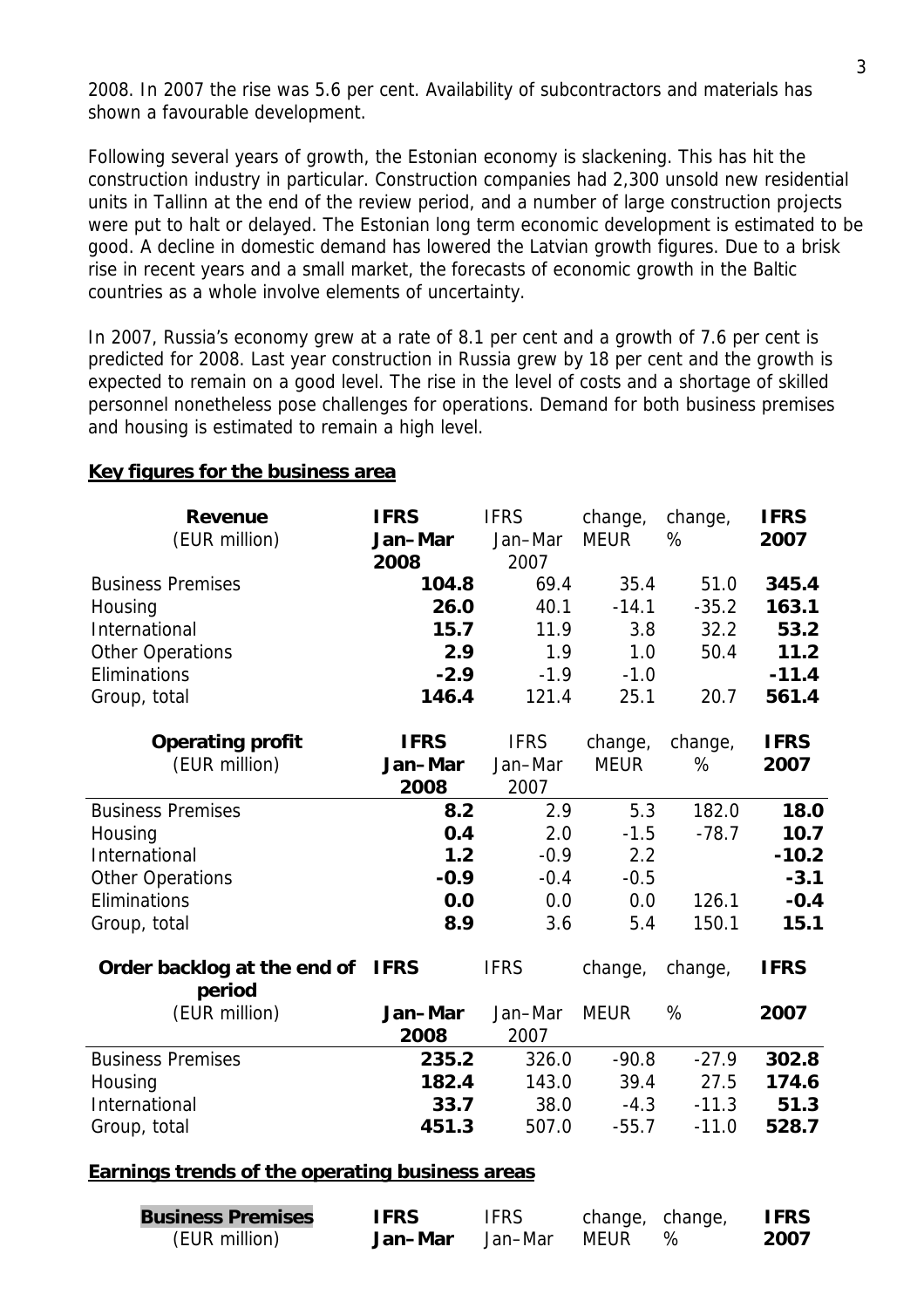|                                   | 2008  | 2007  |         |         |       |
|-----------------------------------|-------|-------|---------|---------|-------|
| Revenue                           | 104.8 | 69.4  | 35.4    | 51.0    | 345.4 |
| <b>Operating profit</b>           | 8.2   | 2.9   | 5.3     | 182.0   | 18.0  |
| Order backlog at end of<br>period | 235.2 | 326.0 | $-90.8$ | $-27.9$ | 302.8 |

The Business Premises business area comprises SRV Toimitilat Oy's commercial, business, logistics and rock construction operations and property development.

Revenue in the Business Premises business area grew by 51.0 per cent amounting to EUR 104.8 million (EUR 64.9 million). Operating profit was EUR 8.2 million (EUR 2.9 million). The order backlog was EUR 235.2 million (EUR 326.0 million).

Among the projects completed in the financial period were new head quarters for Neste Oil in the Keilaniemi district in Espoo, the first phase of the TRIO shopping centre in Lahti, commercial and production premises for the Etola Group in Kings Gate in Porvoo as well as alteration and extension works for Rolac in Espoo.

In early 2007 the second phase of TRIO in Lahti and the preconstruction of L&T in Kerca were started. Senate Properties chose SRV as the project management contractor in the construction and renovation of Svenska Social & Kommunal Högskolan of the University of Helsinki. The project will be included in the order backlog of the second quarter of 2008.

The Keravanportti property was sold to the real-estate investment trust REFF I Kv, which is managed by Pohjola Kiinteistösijoitus Oy, a property investment company. SRV is constructing two retail buildings in Keravanportti.

Helsinki Court of Appeal announced on 6 March 2008 its decision on the dispute between SRV Business Premises Ltd and F-Secure Corporation. The dispute was about interior works done during the construction and whether they are covered by the original rental agreement. The Court of Appeal did not revise the decision by Helsinki District Court, which stated that the construction work is not covered by the original rental agreement. According to the Court's decision, F-Secure was sentenced to pay the additional work costs, and the costs of the trial plus interest. The financial impact pursuant to the decision on SRV's operating profit is about EUR 0.7 million and about EUR 1.2 million on profit before taxes. F-Secure has appealed permission for appeal.

| <b>Housing</b><br>(EUR million)   | <b>IFRS</b><br>Jan-Mar<br>2008 | <b>IFRS</b><br>Jan-Mar<br>2007 | change,<br><b>MEUR</b> | change,<br>% | <b>IFRS</b><br>2007 |
|-----------------------------------|--------------------------------|--------------------------------|------------------------|--------------|---------------------|
| Revenue                           | 26.0                           | 40.1                           | $-14.1$                | $-35.2$      | 163.1               |
| <b>Operating profit</b>           | 0.4                            | 2.0                            | $-1.5$                 | $-78.7$      | 10.7                |
| Order backlog at end of<br>period | 182.4                          | 143.0                          | 39.4                   | 27.5         | 174.6               |

The Housing business area comprises housing construction in the Helsinki Metropolitan Area and the neighbouring municipalities as well as the operations of the regional subsidiaries. The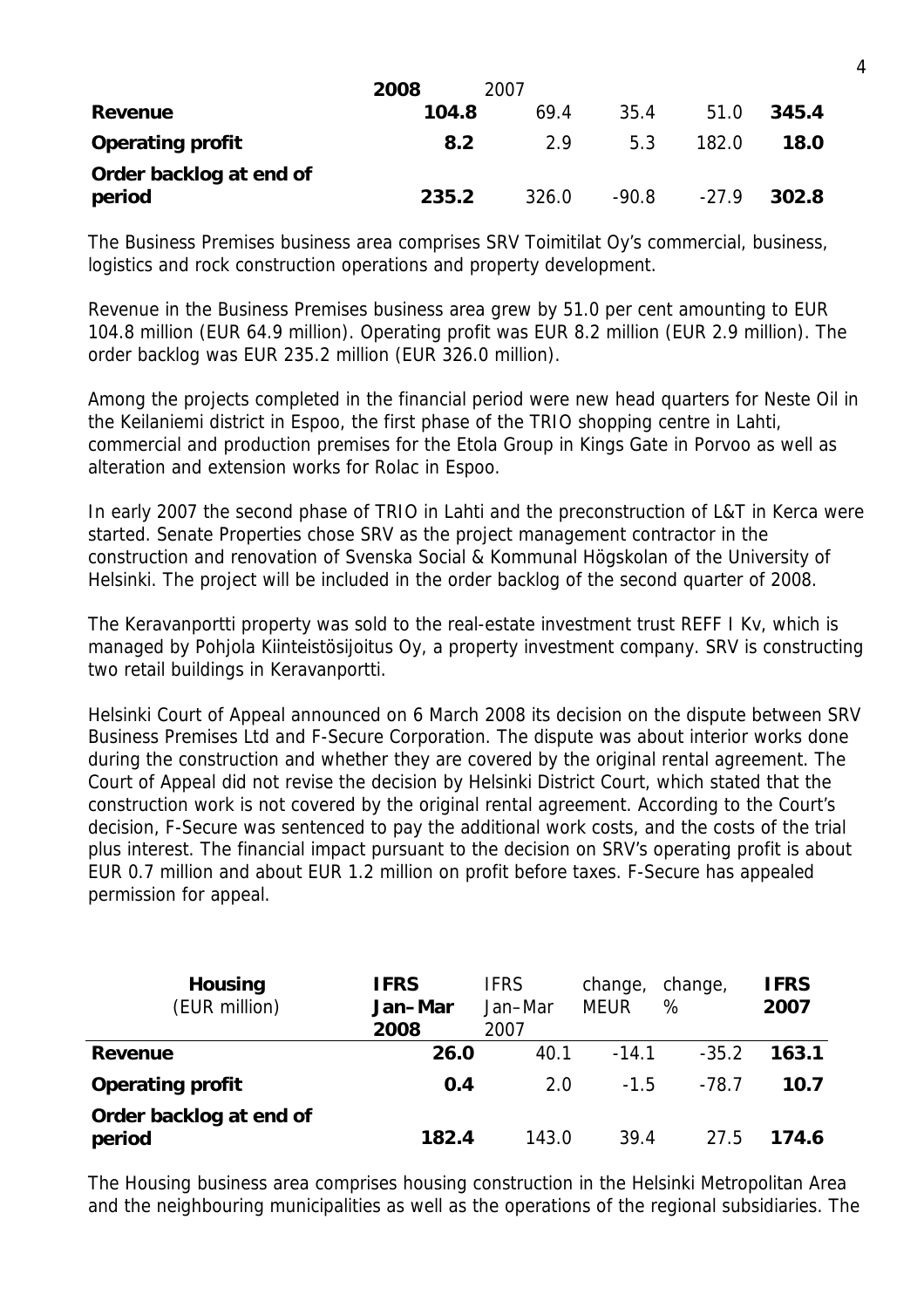regional subsidiaries are engaged in housing, commercial, business premises and logistics construction projects.

Revenue in the Housing business area amounted to EUR 26.0 million (EUR 40.1 million) and operating profit was EUR 0.4 million (EUR 2.0 million). The decline in both revenue and operating profit was attributable to slower sales than earlier and later decision making. Revenue from the major sites which were started in late 2007, will be recorded as the construction and sales progress. The order backlog was EUR 182.4 million (EUR 143.0 million).

During the review period contracts with external clients worth EUR 27.6 million were concluded. Of these, the most important were a 58 unit apartment house for HOAS (Foundation for Student Housing in the Helsinki Region) in Viikki, the renovation of a 62 unit apartment house for KY Kiinteistö Oy in Töölö district in Helsinki and the renovation of the Jyväskylä ice stadium. A total of 33 (103) developer contracting housing units were sold during the review period. At the end of the period, 298 (613) residential units were under construction. There were 105 (18) completed but unsold residential units. A total of 125 (81) residential units were completed during the review period.

Major projects under construction included the Helsingin Oscar condominium, where 65 units will be completed, Vallikallion Helmi in Espoo (67 units) and Ulriikanhuippu in Vantaa (46 units), which will be realised jointly with Asuntosäätiö (Housing Foundation).

SRV continued its participation in the 24Living development project, which is being partly funded by TEKES (the Finnish Funding Agency for Technology and Innovation). Started in 2006, the 3-year project is headed by the University of Art and Design in Helsinki, in cooperation with Finpro, the Massachusetts Institute of Technology (MIT) and TEKES, with a number of Finnish companies also participating.

| <b>International Operations</b><br>(EUR million) | <b>IFRS</b><br>Jan-Mar<br>2008 | <b>IFRS</b><br>Jan–Mar<br>2007 | change, change,<br><b>MFUR</b> | %    | <b>IFRS</b><br>2007 |
|--------------------------------------------------|--------------------------------|--------------------------------|--------------------------------|------|---------------------|
| Revenue                                          | 15.7                           | 11 9                           | 3 R                            | 32.2 | 53.2                |

**Operating profit 1.2** -0.9 2.2 **-10.2**

Start of new developer contracting housing projects will be adjusted to the market situation.

International Operations comprises the business activities of the SRV International subgroup in Russia and the Baltic countries.

38.0

-4.3 -11.3 **51.3**

International Operations increased its revenue by 32.2 per cent to EUR 15.7 million (EUR 11.9 million). Operating profit was EUR 1.2 million (a loss of EUR 0.9 million). The order backlog was EUR 33.7 million (EUR 38.0 million).

## **Russia**

**Order backlog at end of** 

**period 33.7**

SRV continued the renovation of the Pulkovskaya and Pribaltiskaya hotels operated by the Rezidor Group in St Petersburg. The Etmia II office and parking facility in the heart of Moscow is estimated to be completed by the end of 2008. SRV's role in the project is as a co-owner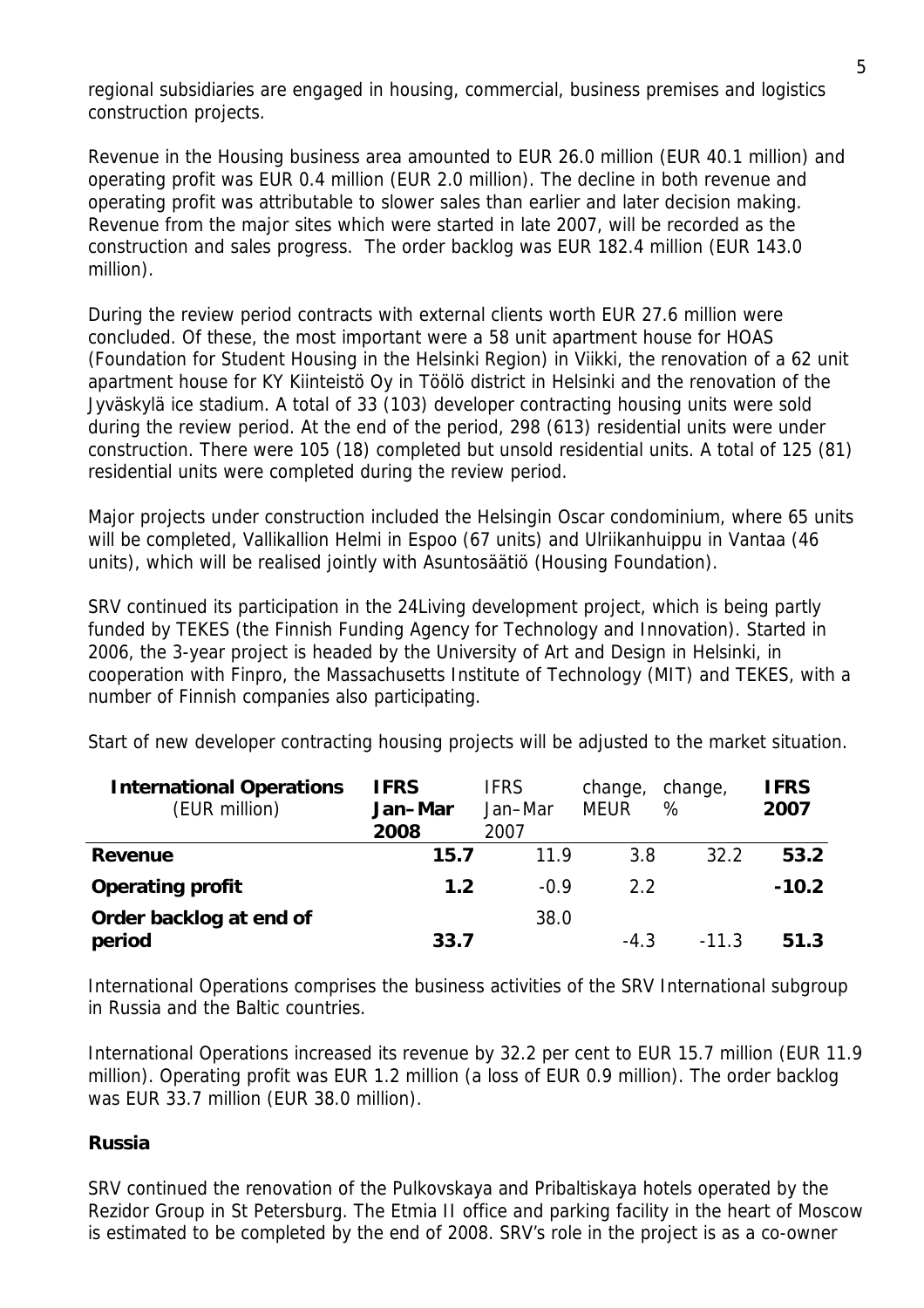with a 50 per cent stake and responsibility for acting as the project management contractor. The glass fibre plant for Ahlström was completed during the review period.

Construction of the Papula residential area in the city of Vyborg continued. In the first phase, 38 units are to be built, and they are estimated to reach completion by the end of 2008. Six of the project's units have been sold.

On 11 February 2008, SRV acquired a 32 per cent share in the Russian enterprise OOO "Olgino-4", which will buy a land plot of 24.9 hectares located north of St Petersburg, in close vicinity of the Ring Road. SRV will raise its ownership in the enterprise aiming at majority stockholding by summer 2008. Over 100,000 square metres of logistics facilities will be built on the site in several stages during the next few years. SRV intends to commence construction works of the first stage by the end of 2008.

In the review period SRV continued the design, the preparations for construction and the search for tenants of the shopping centre project developed by SRV that will be realised in the Moscow area. The ensemble will have about 100,000 square metres of floor area. The schedule will be determined when the building permit and implementation prerequisites are valid. SRV is involved in the project also an owner, with a 25 per cent stake. SRV has invested around EUR 4.5 million in the project.

SRV has concluded a contract with the International Banking Institute (IBI), St Petersburg, and a local partner concerning the development of an 8.5 hectare land area in St Petersburg. SRV develops, together with IBI, zoning for the area. The plans include construction of office and retail space, as well as hotel, restaurant and entertainment premises. Moreover, facilities will be built for the IBI university. The aim is to start the construction works during 2009.

SRV has established a development company OOO IBI Invest to implement the project and acquired a land area to its possession. SRV has invested about EUR 30 million on land and properties on 31 March 2008. SRV's total investment on acquisitions will be EUR 60 million. SRV's ownership is estimated to be 77.5 per cent of the project, when IBI Invest has acquired all the land areas included in the cooperation contract. SRV's partner and the future minority share holder is the main owner and chairman of the board of NPO Znamia Truda company from St. Petersburg, Mr. Boris Kholmyansky through the companies that he owns.

SRV is developing property fund cooperation with a local banking partner, which would focus on development of business premises and on financing construction in Russia. The investors would be, in 50/50 shares, a group of international investors together with SRV and a local partner, who would also administer the fund. Should the plan be materialised, SRV plans to make a fund investment of around EUR 20 million.

SRV's aim is to sell the Ekaterinburg hotel project during 2008.

#### **Baltic countries**

A partnership project with Facio Ehitus continued in Tartu, Estonia. SRV owns a plot for 7 high-rise apartment buildings, on one of which (42 units) construction was started in the summer 2007. No new developer contracting projects were started. No residential units were sold during the period (13) and all in all, 46 (7) were up for sale at the end of the period, 5 of which were in already-completed projects (3).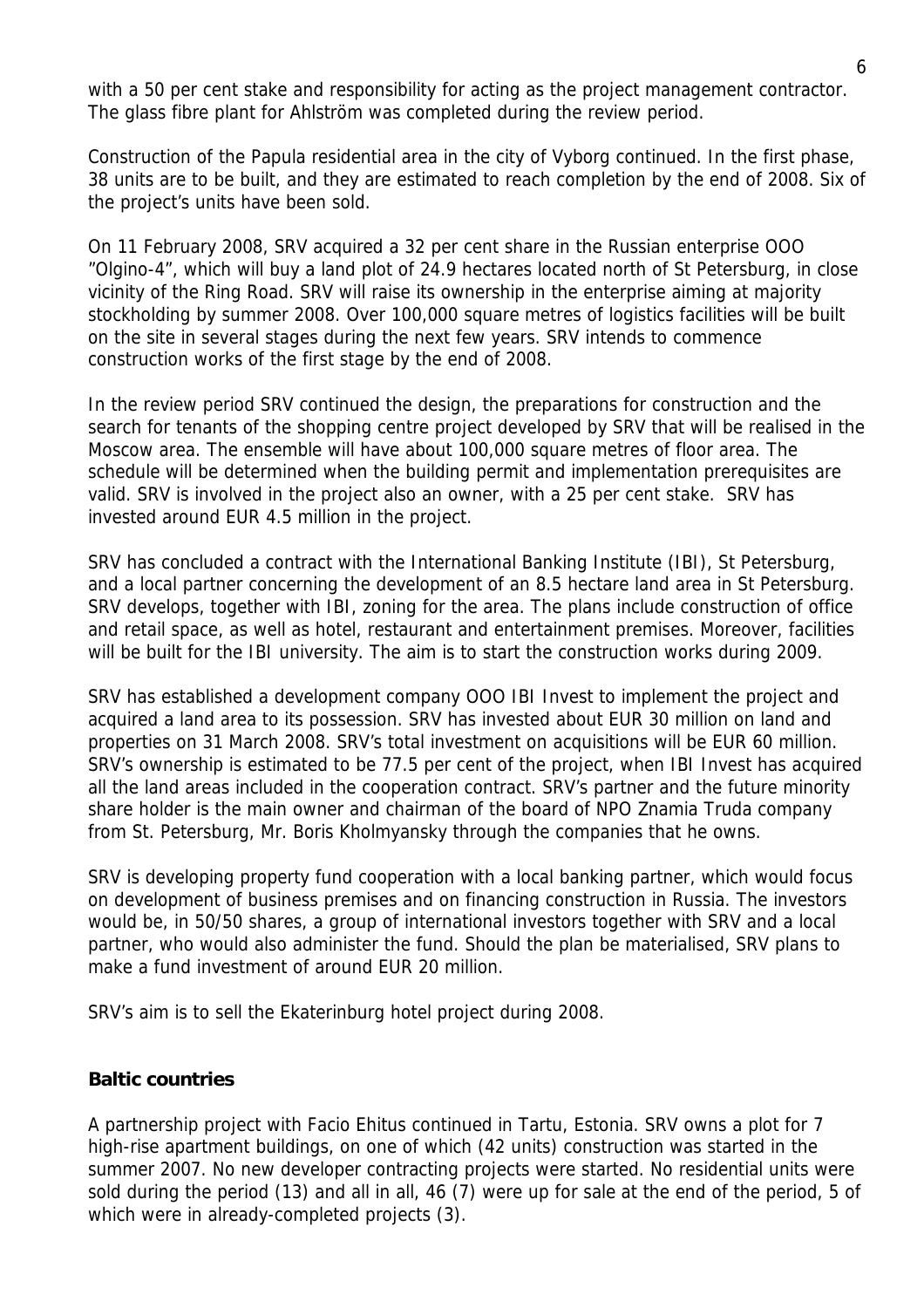In Estonia, the sale of the logistics centre that had been leased to Oriola KD in Estonia was completed on 15 January 2008. Revenue of EUR 5 million was recorded on the sale. Construction of a vehicle dealership for Inchcape Motors continued and design work for enlarging the Mercantile logistics centre is in progress.

In Latvia, the HRX logistics centre was handed over to the client.

| <b>Other Operations</b><br>(EUR million) | <b>IFRS</b><br>Jan-Mar<br>2008 | <b>IFRS</b><br>Jan-Mar<br>2007 | change,<br><b>MEUR</b> | change,<br>℅ | <b>IFRS</b><br>2007 |
|------------------------------------------|--------------------------------|--------------------------------|------------------------|--------------|---------------------|
| Revenue                                  | 29                             | 1 Q                            | 1 በ                    | 50.4         | 11.2                |
| <b>Operating profit</b>                  | $-0.9$                         | -04                            | $-0.5$                 |              | $-3.1$              |

Other Operations comprise mainly the SRV Group Plc and SRV Kalusto Oy businesses.

## **Financing and financial position**

The Group's interest-bearing liabilities were EUR 95.7 million at 31 March 2008 (EUR 69.2 million). Net financial expenses were EUR 0.6 million (EUR 0.6 million). The Group's liquid assets at the end of the review period amounted to EUR 19.6 million (EUR 16.7 million).

The return on investment was 16.7 per cent (11.7%) and the return on equity 14.6 per cent (8.2%). The equity ratio was 52.1 per cent (33.2%).

#### **Investments**

The Group's investments totalled EUR 0.7 million (EUR 0.7 million) and consisted mainly of spending on machinery and equipment.

#### **Unbuilt land areas, land acquisition commitments and land development agreements**

| <b>Land reserve</b><br>31 March 2008                                                        | <b>Business</b><br><b>Operations</b> | <b>Housing</b> | <b>International</b><br><b>Operations</b> | Total     |
|---------------------------------------------------------------------------------------------|--------------------------------------|----------------|-------------------------------------------|-----------|
| Unbuilt land areas and land acquisition commitments                                         |                                      |                |                                           |           |
| Building rights <sup>*</sup> , $m^2$                                                        | 124,000                              | 211,000        | 759,000                                   | 1,094,000 |
| Capital invested incl.                                                                      |                                      |                |                                           |           |
| commitments, EUR                                                                            |                                      |                |                                           |           |
| million                                                                                     | 23                                   | 45             | 95                                        | 163       |
| <b>Land development</b>                                                                     |                                      |                |                                           |           |
| agreements                                                                                  |                                      |                |                                           |           |
| Building rights <sup>*</sup> , $m^2$                                                        | 421,000                              | 233,000        | 100,000                                   | 754,000   |
| * Building rights include also the estimated building rights/construction volume of unzoned |                                      |                |                                           |           |

land reserves and land areas covered by agreements

In January, SRV signed a preliminary property purchase agreement for the old Government Building designed by Alvar Aalto, and the adjacent plot, on which a new building of 12,000 floor square metres is being developed. The listed Government Building will partly be returned to its original use.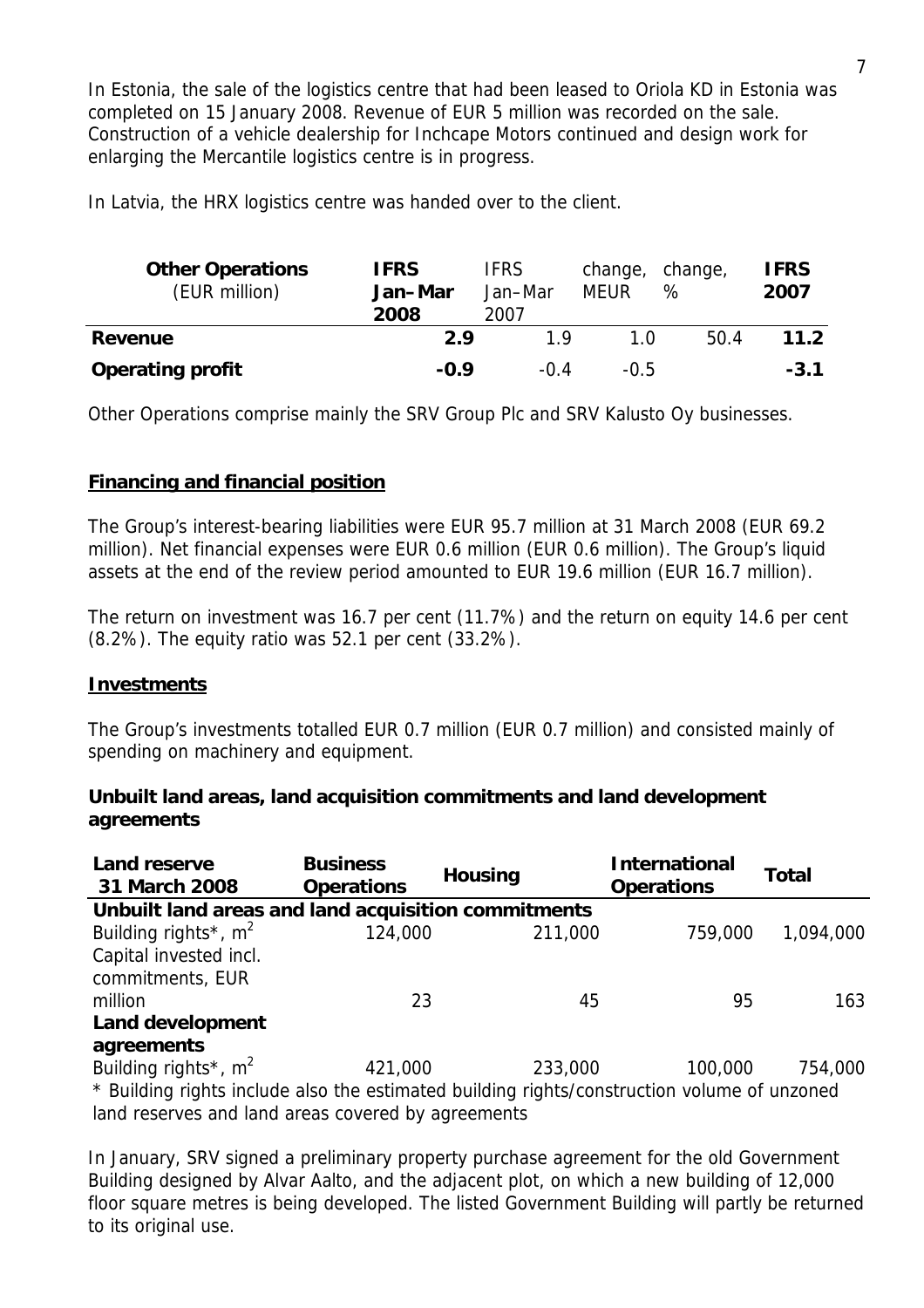On 14 January 2008, Espoo City Board accepted SRV's planning reservation application for housing towers above the Karhusaarentie road. The plan includes four 27–28 storey houses and an underground carpark on four levels. According to initial plans, the area includes about 50,000 square meters of residential building volume, and the total number of apartments would be around 370. The project would be connected with the implementation of the Keilaniemi metro station. The Karhusaarentie road is designed to be covered with a deck, which would connect the area to be a part of Tapiola adding the supply of high quality housing in Tapiola.

In St Petersburg the targeted minimum building volume for the land area to be developed together with a local partner is 400,000 square metres after the land acquisition defined in the cooperation agreement has been completed. SRV has invested around EUR 30 million in land acquisition on 31 March 2008. SRV's total investment for the land acquisition will be around EUR 60 million.

On 11 February 2008, SRV acquired a 32 per cent share in the Russian enterprise OOO "Olgino-4", which will buy a land plot of 24.9 hectares located north of St Petersburg, in close vicinity of the Ring Road. Over 100,000 square metres of logistics facilities will be built on the site in several stages during the next few years.

#### **New names for SRV's subsidiaries as part of renewed brand**

As part of SRV's renewed brand the company changed the names of its subsidiaries. The name of SRV Viitoset, which specialises in business premises, was changed to SRV Business Premises Ltd as of 1 March 2008. The name of SRV Westerlund, which operates in residential construction, was changed to SRV Housing Ltd. The renewed brand will bring the Group's business areas more clearly under one SRV brand.

#### **Changes in Group management**

Director Veli-Matti Kullas, who is in charge of SRV's operations in Russia, was nominated member of SRV's Corporate Executive Team on 12 February 2008.

#### **Personnel**

SRV had an average payroll of 779 (704) employees, of whom 575 (494) were white-collar. The parent company had an average staff of 61 (62) white-collar employees. At the close of the review period, the Group had 795 (701) employees, of whom 63 (54) were employed by the parent company. An average of 11 per cent (8.2%) of the employees works at subsidiaries abroad.

SRV is developing its cooperation with universities and colleges as part of its effort to cover staffing needs for recruitment and the holiday seasons. At the end of the review period, SRV had a total of 38 trainees working for the Group's operations in Finland.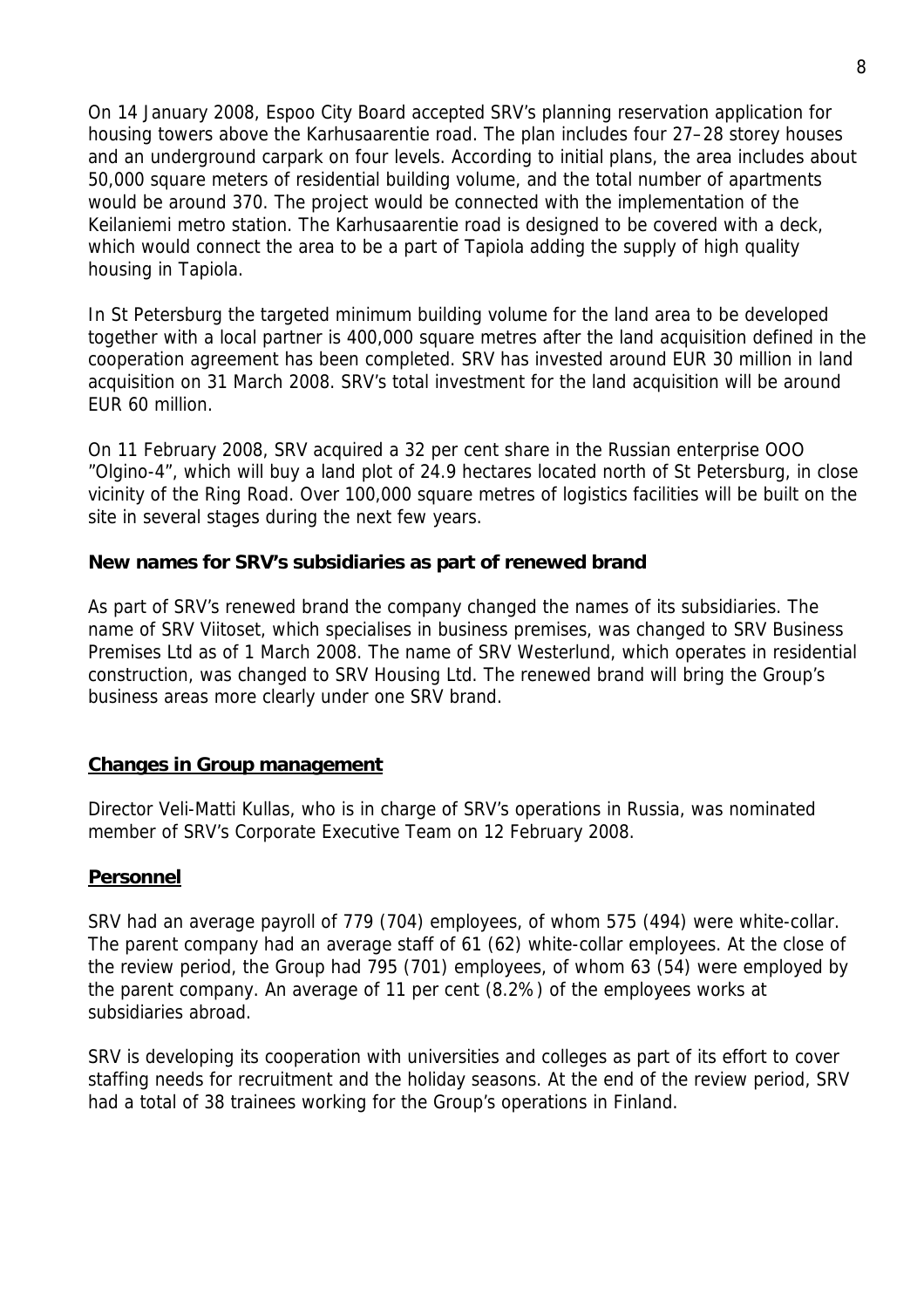| Personnel by business area | 31 March<br>2008 | 31 Dec<br>2007 | Share of Group<br>personnel, 31<br>March 2008, % |  |
|----------------------------|------------------|----------------|--------------------------------------------------|--|
| <b>Business Premises</b>   | 299              | 295            | 37.6                                             |  |
| Housing                    | 277              | 257            | 34.8                                             |  |
| International              | 127              | 114            | 16.0                                             |  |
| <b>Other Operations</b>    | 92               | 86             | 11.6                                             |  |
| Group, total               | 795              | 752            | 100.0                                            |  |

On 11 February 2008, the Board of Directors of SRV Group Plc approved a new share-based incentive plan for the Group's key personnel. The Plan includes three earning periods – the calendar years 2008, 2009 and 2010. The potential reward from the Plan for the earning period 2008 will be based on the Group's profit before taxes.

The potential reward from the earning period 2008 will be paid in 2009, partly as Company shares and partly in cash. The proportion to be paid in cash will cover taxes and tax-related costs arising from the reward. It is prohibited to transfer the shares during the two year restriction period. If a key person's employment or service ends during a restriction period, he/she must return the shares given as reward to the Company without compensation.

The Plan is directed at approximately 60 people during the earning period 2008. The rewards to be paid for the earning period 2008 correspond to the approximate value of a total maximum of 450,000 SRV Group Plc shares (also including the proportion to be paid in cash).

#### **Risks, risk management and corporate governance**

General economic trends and changes in customers' operating environments have an immediate effect on the construction and property markets. A change in the general interest level has a direct impact on both SRV's actual cash flow from operating activities and financing costs.

SRV's revenue is generated by construction projects, and the company's result depends on the profitability of individual projects as well as their progress. The recognition date of the developer contracting projects also depends on the percentage of sold premises in projects. Construction is subject to significant risks relating to subcontracting and deliveries, and their control underlines the need for long-term planning. The project management contracting model requires skilled and competent personnel. Warranty and liability obligations related to construction can span up to ten years.

The financial risks related to the SRV Group's business are interest rate, foreign exchange, liquidity and counterparty risks, which have been presented in the Notes to the 2007 Financial Statements.

The Group's risk management is carried out in line with the Group's operations system and control is exercised in accordance with the Group strategy approved by the Board of Directors of the Group's parent company. The Group's president and CEO has overall responsibility for risk management. SRV also makes every effort to cover operational risks by means of insurance and contractual terms. A more detailed account of SRV's risks, risk management and corporate governance policies has been disclosed in the 2007 Annual Report and Financial Statements.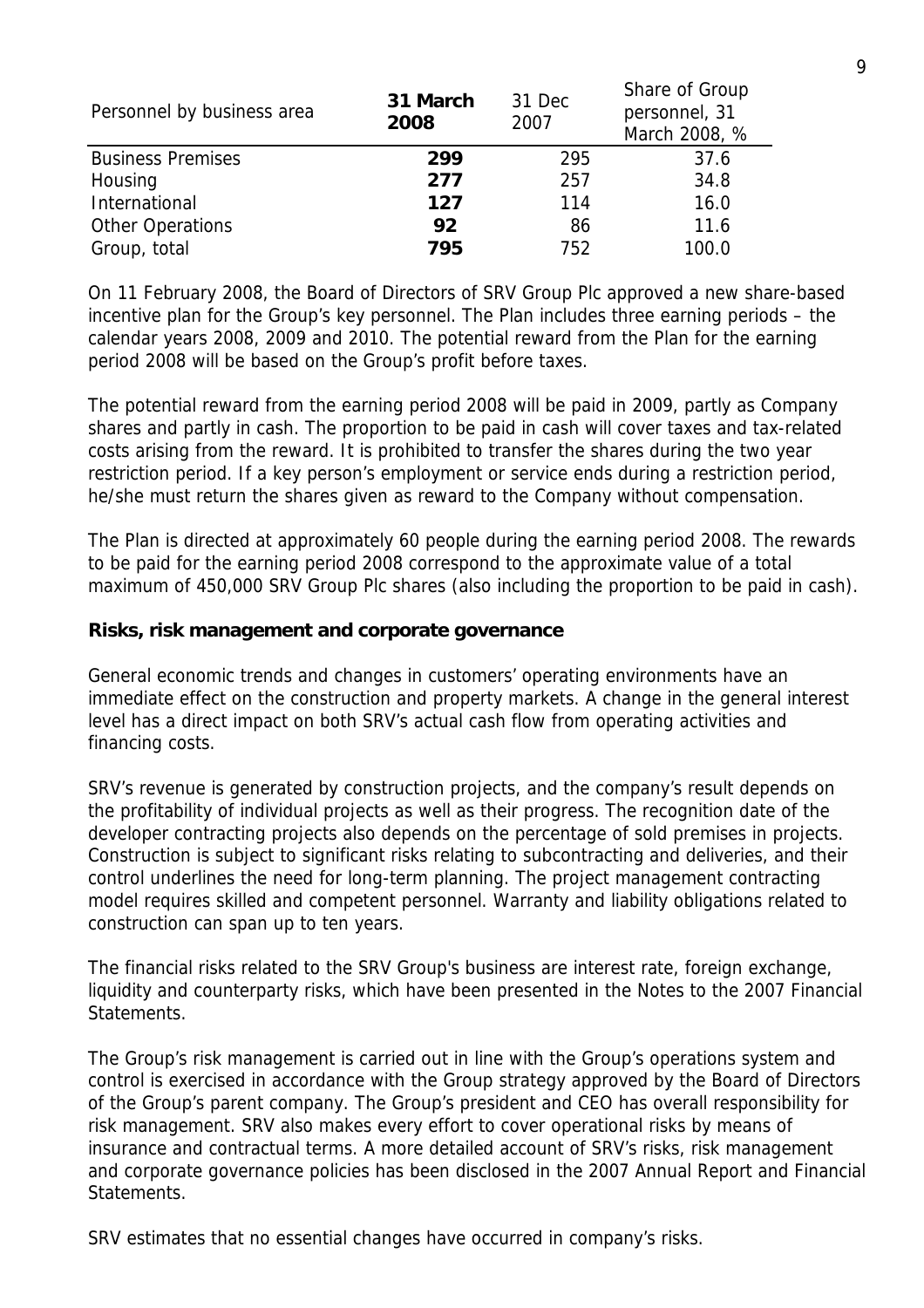## **Corporate governance and resolutions of general meetings**

The Annual General Meeting was held on 14 April 2008. The AGM adopted the financial statements for 2007 and granted release from liability to the members of the Board of Directors and the president and CEO. A dividend of EUR 0.12 per share was declared.

Mr Ilpo Kokkila was elected chairman of the Board of Directors and Mr Jukka Hienonen, Mr Lasse Kurkilahti, Mr Matti Mustaniemi and Mr Markku Sarkamies were elected to seats on the Board. In its organisational meeting on 14 April 2008 the Board of Directors elected Lasse Kurkilahti vice chairman of the Board. Matti Mustaniemi was elected chairman and Markku Sarkamies member of the Audit Committee. Ilpo Kokkila was elected chairman and Jukka Hienonen and Lasse Kurkilahti members of the Nomination and Remuneration Committee

Mr Jarmo Lohi, Authorised Public Accountant, was elected as the company's auditor, and the firm of public accountants Ernst & Young Oy was elected deputy auditor, with Mr Mikko Rytilahti, Authorised Public Accountant, acting as principal auditor.

The Annual General Meeting authorised the Board of Directors to resolve on the acquisition of the company's own shares (treasury shares). The authorisation is in force for 18 months from the decision of the Meeting. The Annual General Meeting authorised the Board of Directors to resolve on the transfer of treasury shares against payment or without consideration. The authorisation is in force for 18 months from the decision of the Meeting.

#### **Shares and shareholders**

SRV Group Plc's share capital is EUR 3,062,520. The share has no nominal value and the number of shares outstanding is 36,696,615. The company has one class of shares. SRV's shares were admitted to public trading on the OMX Nordic Exchange Helsinki Pre List on 12 June 2007 and on the Main List on 15 June 2007. SRV had a total of 6,104 shareholders at 31 March 2008. The closing rate at the end of the review period was EUR 5.55 (5.02 on 31 December 2007). The highest share price in the review period was EUR 6.60 and the lowest was EUR 4.67. The change in the all-share index of the Helsinki Stock Exchange (OMX Helsinki) during the same period was 16.18 per cent negative and the OMX Industrial and Services index 3.91 per cent negative.

At the end of the review period, the company had a market capitalisation of EUR 203.7 million. About 5.1 million shares were traded on the Helsinki Stock Exchange in the review period and the trade volume was EUR 27.7 million.

## **Treasury shares**

At the end of the review period, SRV Group Plc's subsidiary SRV Kalusto Oy had 71,853 of SRV Group Plc's shares, which equals 0.2 per cent of company's shares. The shares were acquired according to conditions of the merger plan of SRV Group Plc and SRV Henkilöstö Oy **Financial targets** 

In the medium term SRV aims to achieve an annual average growth of approximately 15 per cent in Group revenue and an annual average growth of 30 percent in revenue in International Operations. SRV aims to increase the level of operating profit and, in the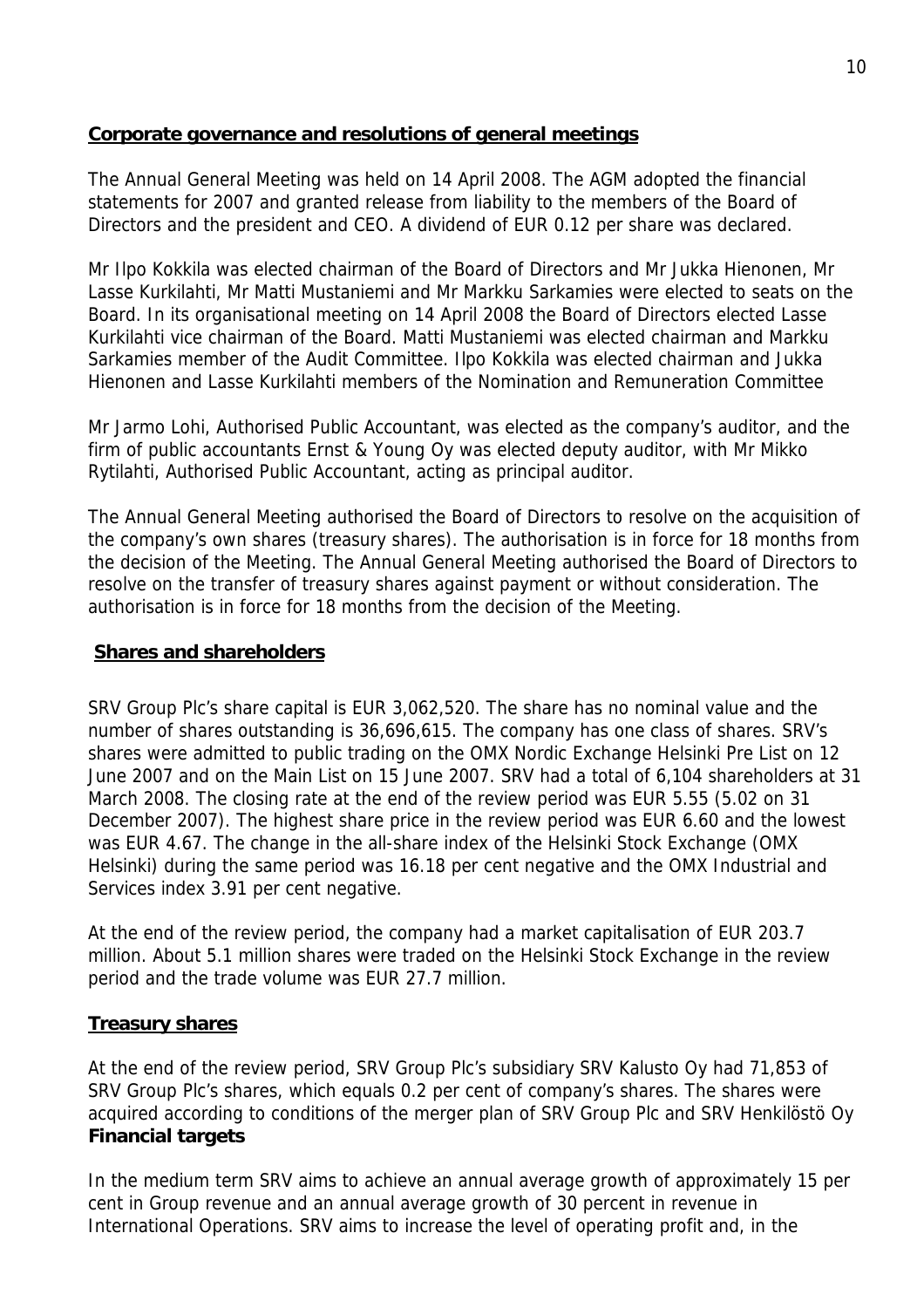medium to long term, to achieve an operating margin of 8 per cent. Also, the company aims to maintain an equity ratio of 30 per cent.

#### **Events after the balance sheet date**

In April, SRV submitted a EUR 90.5 million tender for the construction of the Helsinki Music Centre based on the study agreed on by SRV and the real estate company Helsingin Musiikkitalo. SRV estimates that the decision concerning the construction could be done and the contract agreements be signed by the end of May. According to the schedule, the Music Centre would be completed at the end of April 2011.

Acquisition of land areas and properties has been continued according to the plans, and SRV has used a total of around EUR 50 million for the acquisitions by the end of April.

#### **Outlook for 2008**

Construction of business premises is estimated to remain on present level this year. Selling times of residencies have lengthened in Finland and the demand is estimated to focus on projects that are close to completion. Russia's strong economic growth is set to support the development of the International Operations.

The level of the order backlog provides a favourable basis for a good trend in revenue and earnings in 2008. The Group will seek to sell the Park Inn hotel located in Ekaterinburg during 2008.

Revenue in 2008 is expected to increase on the previous year. Operating profit in 2008 is anticipated to exceed operating profit in 2007 by a substantial margin.

Espoo, 12 May 2008

SRV Group Plc Board of Directors

All forward-looking statements in this review are based on the management's current expectations and beliefs about future events, and actual results may differ materially from the expectations and beliefs such statements contain.

For further information, please contact: Eero Heliövaara, president and CEO, tel. +358 (0)20 1455 202 Hannu Linnoinen, CFO, +358 (201) 455 990, +358 (50) 523 5850 Jussi Ollila, SVP, Communications, +358 (201) 455 275, +358 (50) 372 5229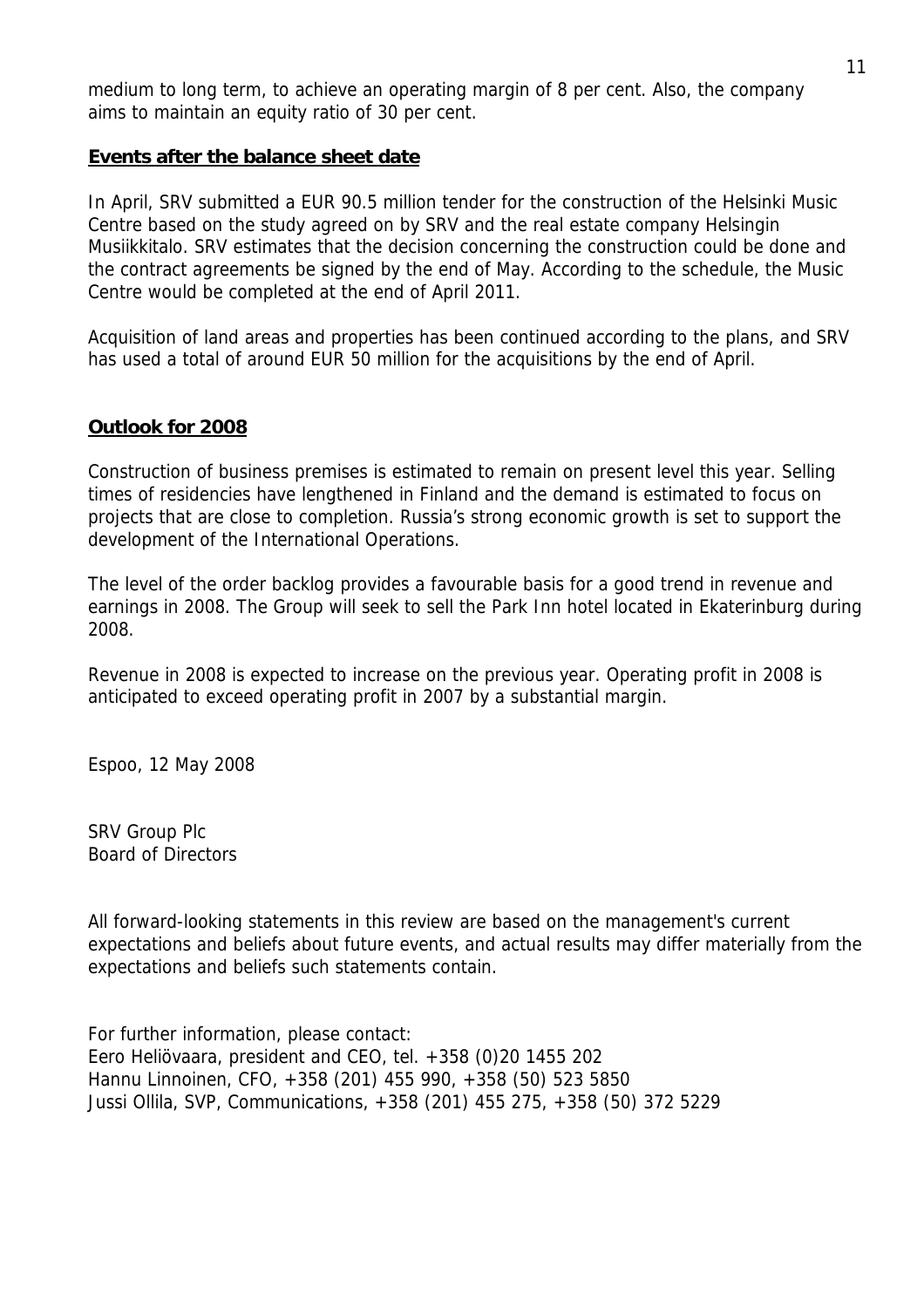Distribution: OMX Nordic Exchange Helsinki Principal media www.srv.fi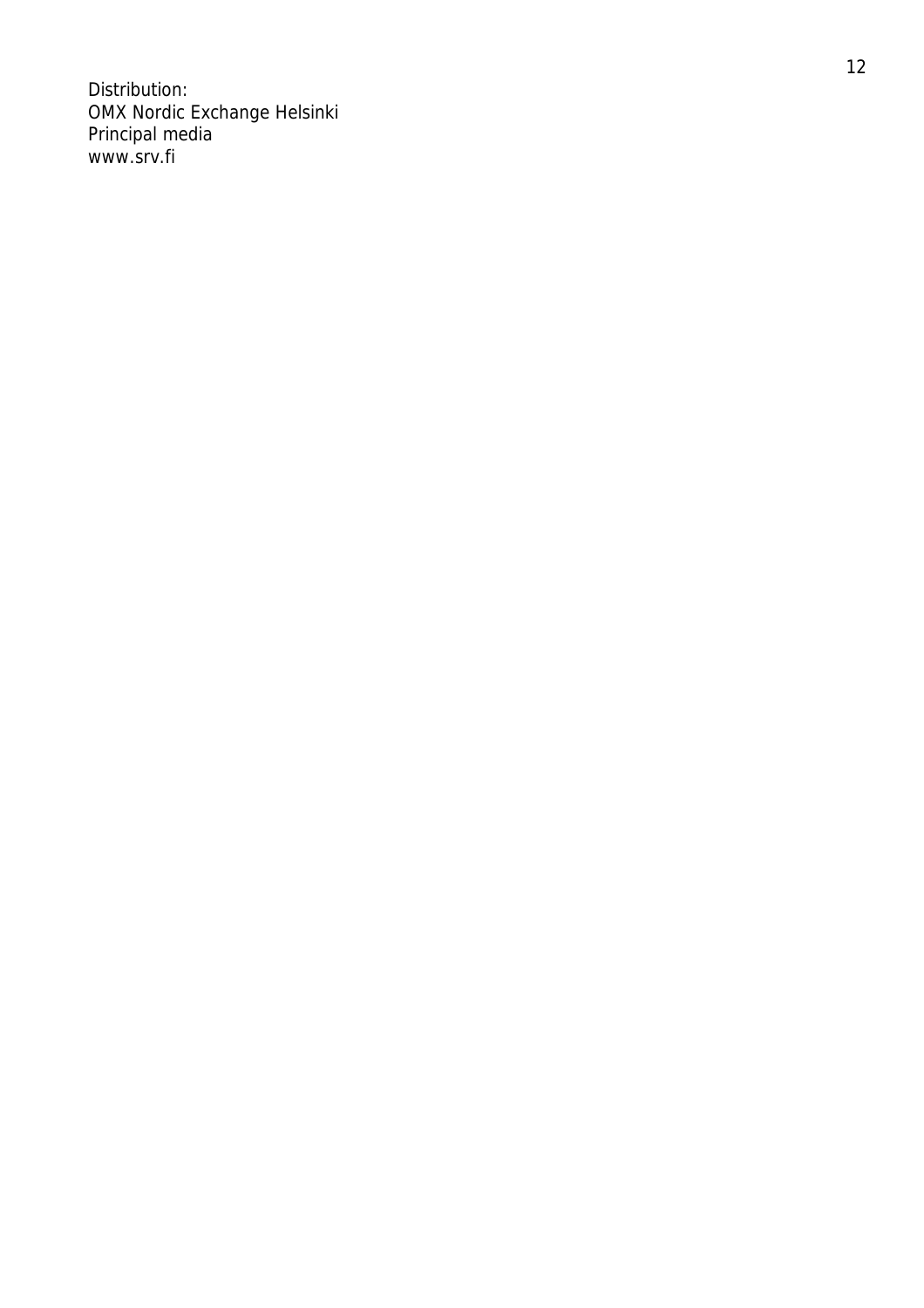#### **Key figures**:

|                                                       |                    | $1 -$          | $1 -$                    | 2007        | 2006        |  |
|-------------------------------------------------------|--------------------|----------------|--------------------------|-------------|-------------|--|
|                                                       |                    | 3/2008         | 3/2007                   |             |             |  |
|                                                       |                    | <b>IFRS</b>    | <b>IFRS</b>              | <b>IFRS</b> | <b>IFRS</b> |  |
| Revenue                                               | <b>EUR million</b> | 146.4          | 121.4                    | 561.4       | 479.5       |  |
| Operating profit                                      | <b>EUR million</b> | 8.9            | 3.6                      | 15.1        | 24.6        |  |
| Operating profit, % of revenue                        | %                  | 6.1            | 2.9                      | 2.7         | 5.1         |  |
| Profit before extraordinary items                     | <b>EUR million</b> | 8.3            | 3.0                      | 11.5        | 20.7        |  |
| Profit before extraordinary items, % of revenue       | $\%$               | 5.7            | 2.5                      | 2.1         | 4.3         |  |
| Profit before taxes                                   | <b>EUR million</b> | 8.3            | 3.0                      | 11.5        | 20.7        |  |
| Profit before taxes, % of revenue                     | $\%$               | 5.7            | 2.5                      | 2.1         | 4.3         |  |
| Net profit for the financial year attributable to     |                    |                |                          |             |             |  |
| equity holders of the parent company                  | <b>EUR million</b> | 5.8            | 1.9                      | 7.2         | 14.5        |  |
| Return on equity 1                                    | $\%$               | 14.6           | 8.2                      | 6.9         | 27.3        |  |
| Return on investment <sup>1</sup>                     | $\%$               | 16.7           | 11.7                     | 9.7         | 15.9        |  |
| Equity ratio                                          | %                  | 52.1           | 33.2                     | 55.4        | 31.7        |  |
| Property, plant and equipment investments             | <b>EUR million</b> | 0.7            | 0.7                      | 5.4         | 3.3         |  |
| Property, plant and equipment investments, % of       |                    |                |                          |             |             |  |
| revenue                                               | $\%$               | 0.5            | 0.6                      | 1.0         | 0.7         |  |
| Order backlog                                         | <b>EUR million</b> | 451.3          | 507.0                    | 528.7       | 453.7       |  |
| Personnel on average                                  |                    | 779            | 704                      | 761         | 668         |  |
| Invested capital                                      | <b>EUR million</b> | 259.8          | 132.6                    | 222.9       | 141.7       |  |
| Net interest-bearing debt                             | <b>EUR million</b> | 76.1           | 52.5                     | 43.2        | 64.6        |  |
| Gearing ratio                                         | $\%$               | 46.3           | 82.9                     | 27.3        | 103.9       |  |
| Earnings per share, share issue adjusted <sup>2</sup> | <b>EUR</b>         | 0.16           | 0.07                     | 0.22        | 0.56        |  |
| Equity per share, share issue adjusted <sup>2</sup>   | <b>EUR</b>         | 4.38           | 2.29                     | 4.22        | 2.22        |  |
| Dividend per share, share issue adjusted              | <b>EUR</b>         | $\overline{a}$ | $\blacksquare$           | 0.12        | 0.12        |  |
| Dividend payout ratio                                 | %                  |                | $\overline{\phantom{a}}$ | 54.6        | 21.4        |  |
| Dividend yield                                        | %                  |                | $\overline{\phantom{a}}$ | 2.4         |             |  |
| Price per earnings ratio                              |                    |                | $\blacksquare$           | 22.8        |             |  |
| Share price development                               |                    |                |                          |             |             |  |
| Share price at the end of the period                  | <b>EUR</b>         | 5.55           | $\overline{\phantom{a}}$ | 5.02        |             |  |
| Average share price                                   | <b>EUR</b>         | 5.55           | $\overline{\phantom{a}}$ | 8.40        |             |  |
| Lowest share price                                    | <b>EUR</b>         | 4.67           | $\blacksquare$           | 4.72        |             |  |
| Highest share price                                   | <b>EUR</b>         | 6.60           | $\overline{\phantom{a}}$ | 10.79       |             |  |
| Market capitalisation at the end of the period        | <b>EUR million</b> | 203.67         | $\blacksquare$           | 184.60      |             |  |
| Trading volume                                        | 1,000              | 5,078          | $\overline{\phantom{a}}$ | 22,514      |             |  |
| Trading volume                                        | %                  | 13.8           | $\overline{\phantom{a}}$ | 68.8        |             |  |
| Weighted average number of shares outstanding         | 1,000              | 36,718         | 26,064                   | 32,703      | 26,064      |  |
| Number of shares outstanding at the end of the        |                    |                |                          |             |             |  |
| period                                                | 1,000              |                |                          |             | 26,064      |  |
|                                                       |                    | 36,697         | 26,064                   | 36,768      |             |  |

1) In calculating the key ratio only the profit for the period has been annualised

2)The Extraordinary General Meeting of SRV Group Plc decided on 2 April 2007 to increase the number of shares of SRV Group Plc twenty fold (split). Before the change in nominal value the number of shares was 1,303,200 and after the change the number of shares was 26,064,000. SRV Group Plc arranged its Initial Public Offering in June 2007. In the Offering 13,000,000 shares were subscribed. After the Offering the number of shares was 39,064,000. The plan to merge SRV Henkilöstö Oy into SRV Group Plc was executed on 28 September 2007. At the same time 10,216,468 new shares of SRV Group Plc were issued without raising the share capital. In connection with the merger SRV Group Plc received the 12,512,000 shares held by SRV Henkilöstö Oy. After the merger the number of shares was 36,768,468.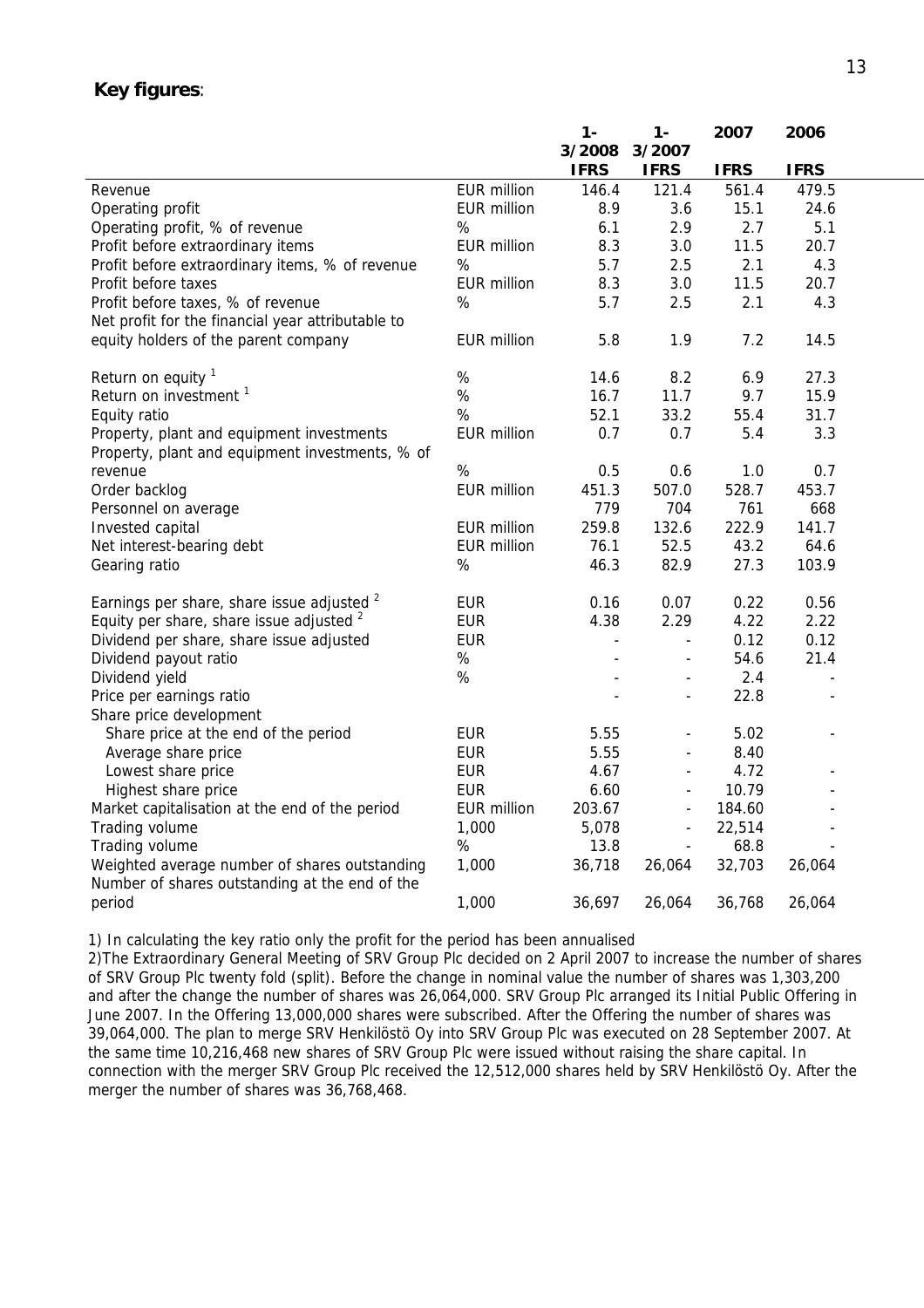# **Calculation of key figures:**

| Gearing ratio, %                                  |     | 100x | Net interest-bearing debt                                                                                        |
|---------------------------------------------------|-----|------|------------------------------------------------------------------------------------------------------------------|
|                                                   |     |      | <b>Total equity</b>                                                                                              |
| Return on equity, %                               |     | 100x | Profit before taxes - income taxes<br>Total equity. average                                                      |
| Return on investment, %                           |     | 100x | Profit before taxes + interest and other financial expenses<br>Invested capital. average                         |
| Equity ratio, %                                   |     |      | 100 x Total equity<br>Total assets - advances received                                                           |
|                                                   |     |      |                                                                                                                  |
| <b>Invested capital</b>                           | $=$ |      | Total assets - non-interest bearing debt - deferredtax liabilities<br>- provisions                               |
| Net interest bearing debt                         | =   |      | Interest bearing debt - cash and cash equivalents                                                                |
| Earnings per share, share<br>issue adjusted       | $=$ |      | Net profit for the financial year attributable to equity holders<br>of the parent company                        |
|                                                   |     |      | Weighted average number of shares outstanding                                                                    |
| Equity per share, share issue                     | $=$ |      | Shareholders' equity attributable to equity holders of the<br>parent company                                     |
| adjusted                                          |     |      | Number of shares outstanding at the end of the period. share<br>issue adjusted                                   |
|                                                   |     |      | Share price at the end of the period                                                                             |
| Price per earnings ratio                          | $=$ |      | Earnings per share. share issue adjusted                                                                         |
|                                                   |     |      |                                                                                                                  |
| Dividend payout ratio, %                          | $=$ |      | 100 x $\frac{Dividend}{2}$ per share. share issue adjusted                                                       |
|                                                   |     |      | Earnings per share. share issue adjusted                                                                         |
|                                                   |     |      |                                                                                                                  |
| Dividend yield, %                                 |     | 100x | Dividend per share. share issue adjusted<br>Share price at the end of the period. share issue adjusted           |
|                                                   |     |      | Number of shares traded in euros during the period                                                               |
| Average share price                               | =   |      | Number of shares traded during the period                                                                        |
| Market capitalisation at the<br>end of the period | =   |      | Number of shares outstanding at the end of the period x share<br>price at the end of the period                  |
| <b>Trading volume</b>                             | $=$ |      | Number of shares traded during the period and in relation to<br>the weihted average number of shares outstanding |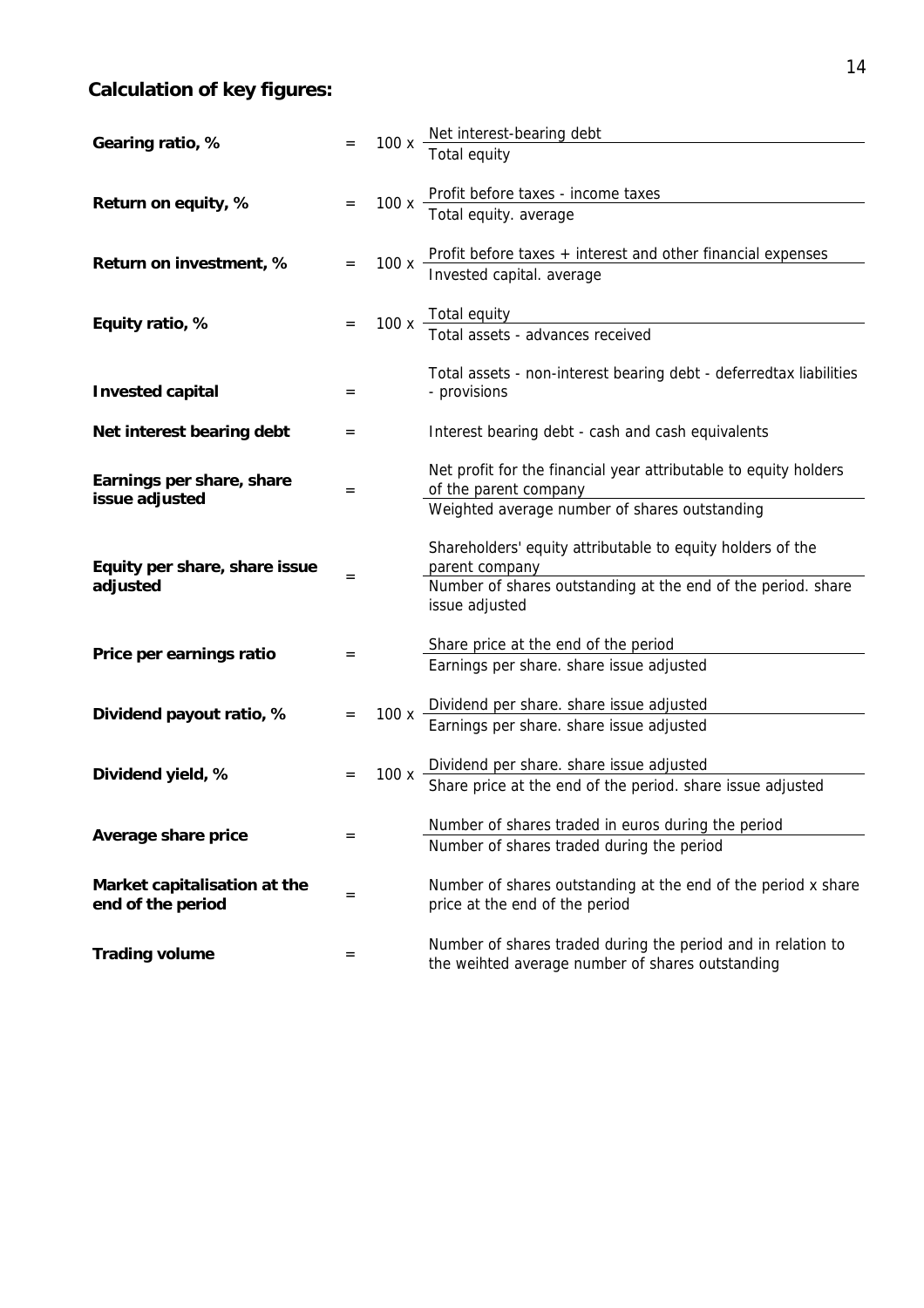#### **SRV Group Plc Interim Report 1 January - 31 March 2008: TABLES**

#### Appendixes

1) Condensed consolidated financial statements: income statement, balance sheet, statement of changes in equity, cash flow statement, commitments and contingent liabilities, derivative contracts liabilities

2) Segment information

3) other SRV Group key figures

#### **1. Group financials 1 January – 31 March 2008**

IFRS-standards and operating segments

SRV Group (SRV) adopted International Financial Reporting Standards (IFRS) on 1 January 2006. In preparing interim condensed consolidated financial statement information, SRV has applied the same accounting principles as in its year-end financial statements for 2007. The interim condensed consolidated financial statement information has been prepared in accordance with the accounting policies set out in the IAS 34 standard and the information disclosed is unaudited.

SRV's reporting segments comprise Business Premises, Housing, International Operations and Other operations. The operating segment figures are disclosed in accordance the IFRS 8 following accounting principles applied to the consolidated financial statements.

| <b>Consolidated income</b><br>statement                                                                                                       | <b>IFRS</b> | <b>IFRS</b>  | change,     | change, | <b>IFRS</b> |
|-----------------------------------------------------------------------------------------------------------------------------------------------|-------------|--------------|-------------|---------|-------------|
| <b>EUR million</b>                                                                                                                            | 1-3/2008    | $1 - 3/2007$ | <b>MEUR</b> | $\%$    | 2007        |
| <b>Revenue</b>                                                                                                                                | 146.4       | 121.4        | 25.1        | 20.7    | 561.4       |
| Other operating income<br>Change in inventories of<br>finished goods and work in                                                              | 0.4         | 0.3          | 0.1         | 23.6    | 1.1         |
| progress                                                                                                                                      | 1.4         | 7.1          | $-5.7$      | $-80.3$ | 18.3        |
| Use of materials and services                                                                                                                 | $-124.0$    | $-112.0$     | $-12.0$     | 10.7    | $-509.7$    |
| Employee benefit expenses                                                                                                                     | $-11.3$     | $-9.6$       | $-1.7$      | 17.9    | $-41.6$     |
| Depreciation and impairments                                                                                                                  | $-0.6$      | $-0.4$       | $-0.2$      | 40.5    | $-1.9$      |
| Other operating expenses                                                                                                                      | $-3.4$      | $-3.2$       | $-0.2$      | 6.2     | $-12.6$     |
| <b>Operating profit</b>                                                                                                                       | 8.9         | 3.6          | 5.4         | 150.1   | 15.1        |
| Financial income                                                                                                                              | 1.2         | 0.5          | 0.7         | 124.8   | 2.6         |
| Financial expenses<br>Financial income and                                                                                                    | $-1.8$      | $-1.1$       | $-0.7$      | 66.0    | $-6.1$      |
| expenses, total                                                                                                                               | $-0.6$      | $-0.6$       | $-0.1$      | 10.9    | $-3.5$      |
| <b>Profit before taxes</b>                                                                                                                    | 8.3         | 3.0          | 5.3         | 176.1   | 11.5        |
| Income taxes                                                                                                                                  | $-2.4$      | $-1.7$       | $-0.7$      | 39.9    | $-3.9$      |
| Net profit for the period                                                                                                                     | 5.9         | 1.3          | 4.6         | 357.3   | 7.6         |
| <b>Attributable to</b><br>Equity holders of the parent                                                                                        |             |              |             |         |             |
| company                                                                                                                                       | 5.8         | 1.9          |             |         | 7.2         |
| Minority interest<br>Earnings per share calculated<br>on the profit attributable to<br>equity holders of the parent<br>company (undiluted and | 0.1         | $-0.6$       |             |         | 0.5         |
| diluted) 1)                                                                                                                                   | 0.16        | 0.07         |             | 116.9   | 0.22        |

1) Key figures per share have been adjusted to reflect the increase in the number of shares, which came into effect on 11 April 2007 (split), new issue of shares on 11 June 2007 and the new issue of shares and the cancellation of treasury shares in connection with the merger of the SRV Henkilöstö Oy on 29 September 2007.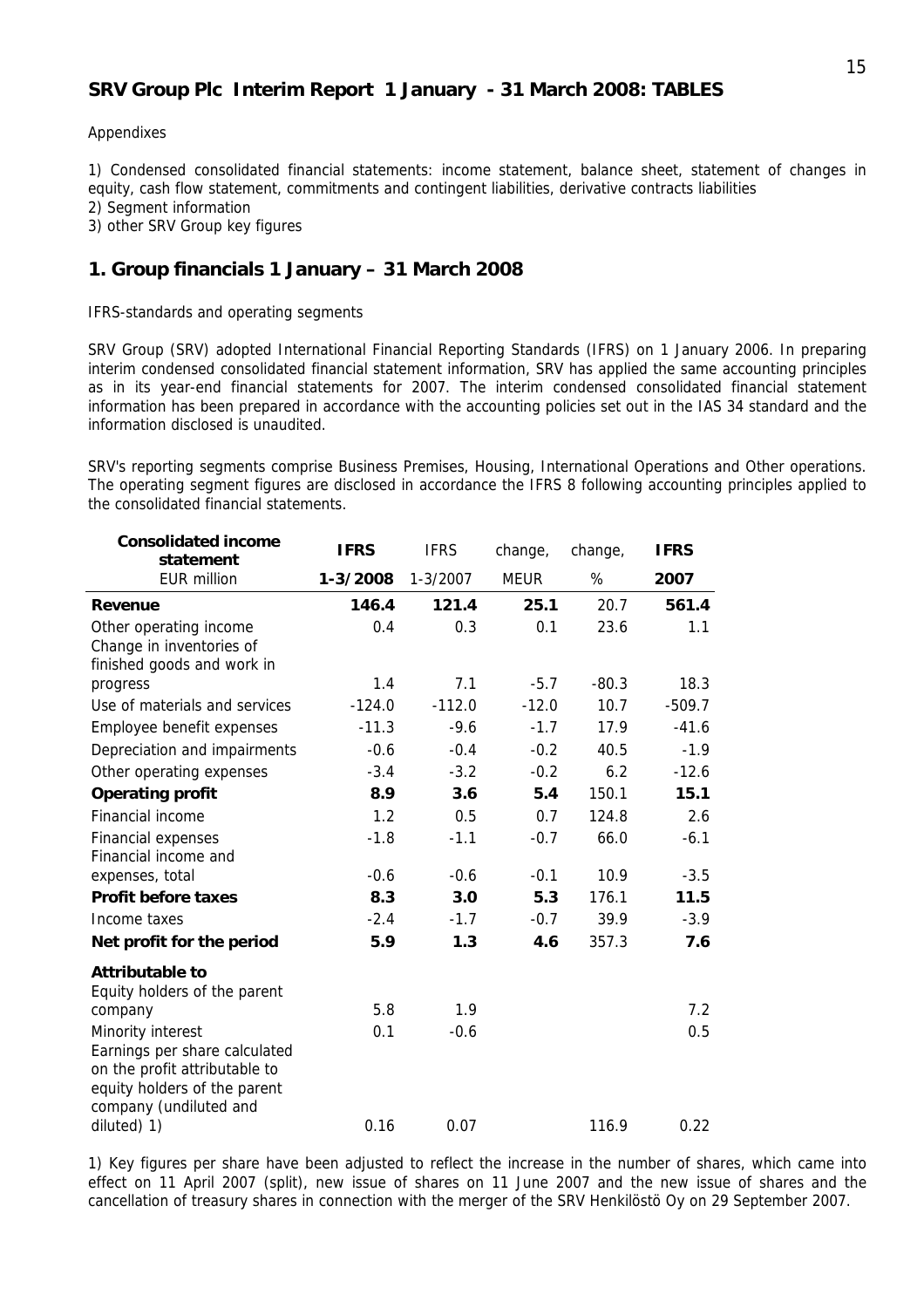| <b>Consolidated balance sheet</b><br><b>EUR million</b>        | <b>IFRS</b><br>3/2008 | <b>IFRS</b><br>3/2007 | change,<br>$\%$ | <b>IFRS</b><br>2007 |
|----------------------------------------------------------------|-----------------------|-----------------------|-----------------|---------------------|
| <b>ASSETS</b>                                                  |                       |                       |                 |                     |
|                                                                |                       |                       |                 |                     |
| <b>Non-current assets</b>                                      |                       |                       |                 |                     |
| Property, plant and equipment                                  | 8.1                   | 5.6                   | 45.5            | 8.0                 |
| Goodwill                                                       | 0.7                   | 0.7                   | 0.0             | 0.7                 |
| Other intangible assets                                        | 0.7                   | 0.8                   | $-14.4$         | 0.6                 |
| Other financial assets                                         | 2.9                   | 2.6                   | 14.8            | 2.9                 |
| Receivables                                                    | 11.6                  | 6.4                   | 80.5            | 2.7                 |
| Deferred tax assets                                            | 1.5                   | 0.9                   | 64.1            | 1.1                 |
| Non-current assets, total                                      | 25.5                  | 17.0                  | 50.3            | 16.1                |
| <b>Current assets</b>                                          |                       |                       |                 |                     |
| Inventories                                                    | 217.0                 | 141.7                 | 53.2            | 196.4               |
| Trade and other receivables                                    | 78.7                  | 70.6                  | 11.5            | 94.2                |
| Current tax receivables                                        | 4.5                   | 2.6                   | 74.4            | 3.4                 |
| Cash and cash equivalents                                      | 19.6                  | 16.7                  | 17.7            | 21.4                |
| Current assets, total                                          | 319.8                 | 231.5                 | 38.1            | 315.4               |
| <b>ASSETS, TOTAL</b>                                           | 345.3                 | 248.5                 | 39.0            | 331.6               |
|                                                                |                       |                       |                 |                     |
| <b>Consolidated balance sheet</b>                              | <b>IFRS</b>           | <b>IFRS</b>           | change,         | <b>IFRS</b>         |
| <b>EUR million</b>                                             | 3/2008                | 3/2007                | %               | 2007                |
| <b>EQUITY AND LIABILITIES</b>                                  |                       |                       |                 |                     |
| Equity attributable to equity holders of the parent<br>company |                       |                       |                 |                     |
| Share capital                                                  | 3.1                   | 1.3                   | 135.0           | 3.1                 |
| Share premium reserve                                          | 0.0                   | 1.8                   |                 | 0.0                 |
| Invested free equity fund                                      | 87.3                  |                       |                 | 87.3                |
| <b>Translation differences</b>                                 | 0.0                   | 0.0                   | $-110.5$        | 0.0                 |
| Fair value reserve                                             | 0.0                   | 0.0                   | $-100.0$        | 0.0                 |
| Retained earnings                                              | 70.4                  | 56.7                  | 24.3            | 64.7                |
| Equity attributable to equity holders of the parent            |                       |                       |                 |                     |
| company, total                                                 | 160.8                 | 59.7                  | 169.2           | 155.1               |
| <b>Minority interest</b>                                       | 3.3                   | 3.6                   | $-7.2$          | 3.2                 |
| Equity, total                                                  | 164.2                 | 63.3                  | 159.2           | 158.3               |
| <b>Non-current liabilities</b>                                 |                       |                       |                 |                     |
| Deferred tax liabilities                                       | 0.4                   | 1.5                   | $-71.1$         | 0.1                 |
| Provisions                                                     | 6.1                   | 4.9                   | 25.2            | 5.9                 |
| Interest-bearing liabilities                                   | 46.3                  | 52.9                  | $-12.4$         | 37.7                |
| Other liabilities                                              | 0.4                   | 0.1                   |                 | 0.4                 |
| Non-current liabilities, total                                 | 53.3                  | 59.3                  | $-10.1$         | 44.1                |
| <b>Current liabilities</b>                                     |                       |                       |                 |                     |
| Trade and other payables                                       | 71.2                  | 103.9                 | $-31.4$         | 96.9                |
| Current tax payables                                           | 3.5                   | 1.8                   | 98.8            | 1.6                 |
| Provisions                                                     | 4.3                   | 3.9                   | 8.5             | 4.1                 |
| Interest-bearing liabilities                                   | 48.9                  | 16.3                  | 199.7           | 26.5                |
| <b>Current liabilities, total</b>                              | 127.9                 | 125.9                 | 1.6             | 129.1               |
| Liabilities, total                                             | 181.2                 | 185.2                 | $-2.2$          | 173.2               |
| <b>EQUITY AND LIABILITIES</b>                                  | 345.3                 | 248.5                 | 39.0            | 331.6               |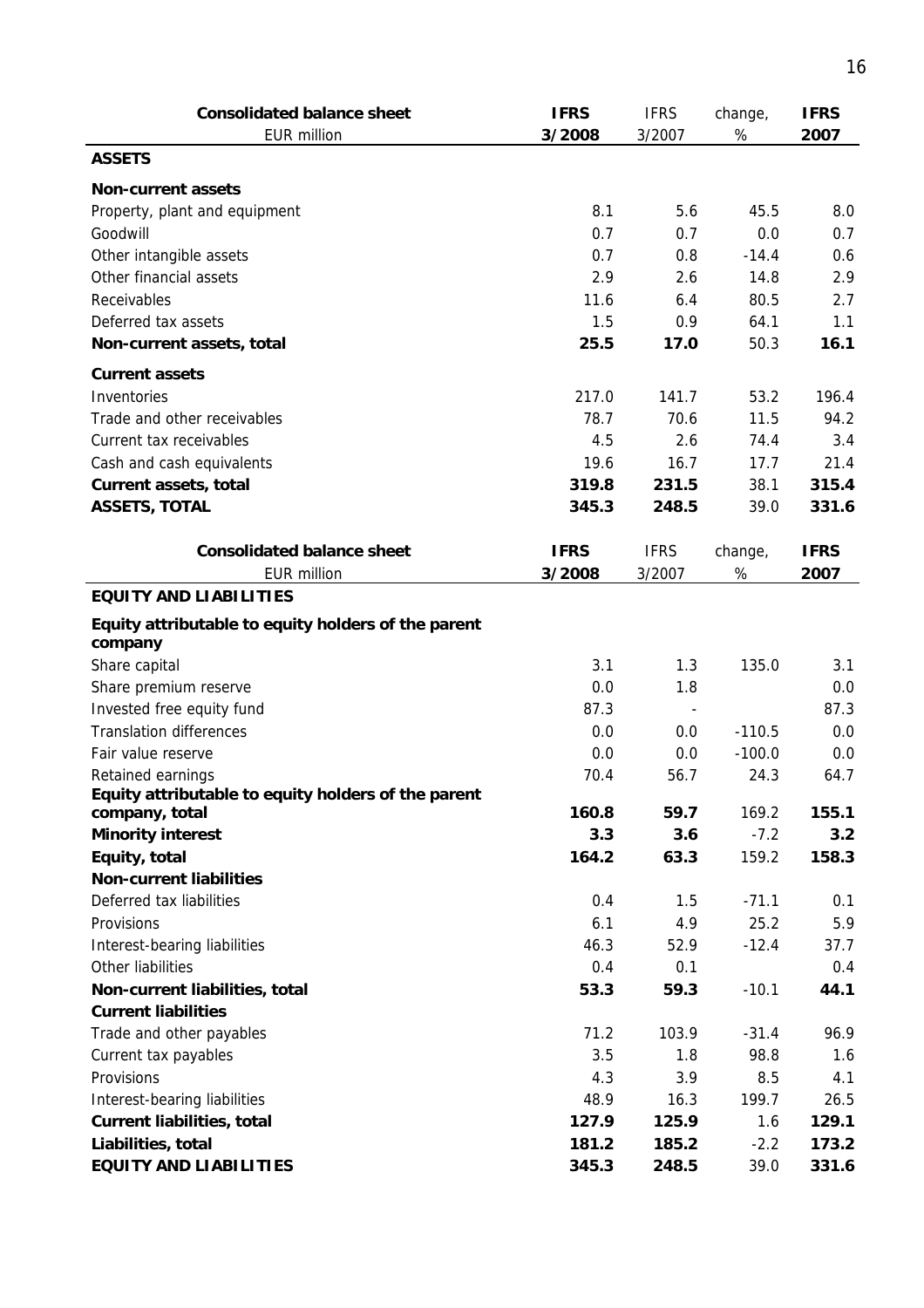## **Statement of changes in Group equity 1 Jan. - 31 Mar. 2008**

|                                                       |                  |                             | Equity attributable to the equity holders of the parent company |                                      |                          |                           |        |                           |                 |
|-------------------------------------------------------|------------------|-----------------------------|-----------------------------------------------------------------|--------------------------------------|--------------------------|---------------------------|--------|---------------------------|-----------------|
| <b>IFRS</b><br><b>EUR million</b>                     | Share<br>capital | Share<br>premium<br>reserve | Invested<br>free<br>equity<br>fund                              | Trans-<br>lation<br>differ-<br>ences | Fair<br>value<br>reserve | Retai-<br>ned<br>earnings | Total  | Mino-<br>rity<br>interest | Total<br>equity |
| Equity, total 1 Jan.<br>2008                          | 3.1              | 0.0                         | 87.3                                                            | 0.0                                  | 0.0                      | 64.7                      | 155.1  | 3.2                       | 158.3           |
| <b>Translation differences</b>                        |                  |                             |                                                                 | 0.0                                  |                          |                           | 0.0    |                           |                 |
| Net gains on available-<br>for-sale financial assets  |                  |                             |                                                                 |                                      | 0.0                      |                           | 0.0    |                           |                 |
| Other changes                                         |                  |                             |                                                                 |                                      |                          | 0.0                       | 0.0    |                           |                 |
| Net income recognised<br>directly in equity           | 0.0              | 0.0                         | 0.0                                                             | 0.0                                  | 0.0                      | 0.0                       | 0.0    |                           |                 |
| Net profit for the period                             |                  |                             |                                                                 |                                      |                          | 5.8                       | 5.8    |                           |                 |
| <b>Total income and</b><br>expenses for the<br>period | 0.0              | 0.0                         | 0.0                                                             | 0.0                                  | 0.0                      | 5.8                       | 5.8    |                           |                 |
| Dividends paid                                        |                  |                             |                                                                 |                                      |                          | 0.0                       | 0.0    |                           |                 |
| Purchase of treasury<br><b>Ishares</b>                |                  |                             |                                                                 |                                      |                          | $-0.1$                    | $-0.1$ |                           |                 |
| Equity, total 31 Mar.<br>2008                         | 3.1              | 0.0                         | 87.3                                                            | 0.0                                  | 0.0                      | 70.4                      | 160.8  | 3.3                       | 164.2           |

## **Statement of changes in Group equity 1 Jan. - 31 Mar. 2007**

|                                                                                                                       |                  |                             | Equity attributable to the equity holders of the parent company |                          |                           |        |                           |                 |
|-----------------------------------------------------------------------------------------------------------------------|------------------|-----------------------------|-----------------------------------------------------------------|--------------------------|---------------------------|--------|---------------------------|-----------------|
| <b>IFRS</b><br>FUR million                                                                                            | Share<br>capital | Share<br>premium<br>reserve | Trans-<br>lation<br>differ-<br>ences                            | Fair<br>value<br>reserve | Retai-<br>ned<br>earnings | Total  | Mino-<br>rity<br>interest | Total<br>equity |
| Equity, total 1 Jan.                                                                                                  |                  |                             |                                                                 |                          |                           |        |                           |                 |
| 2007                                                                                                                  | 1.3              | 1.8                         | 0.0                                                             | 0.1                      | 54.7                      | 57.9   | 4.2                       | 62.2            |
| <b>Translation differences</b>                                                                                        |                  |                             | 0.0                                                             |                          |                           | 0.0    |                           |                 |
| Amount of available-for-<br>sale financial assets<br>removed from equity and<br>recognised in the income<br>statement |                  |                             |                                                                 | $-0.2$                   |                           | $-0.2$ |                           |                 |
| Net gains on available-                                                                                               |                  |                             |                                                                 |                          |                           |        |                           |                 |
| for-sale financial assets                                                                                             |                  |                             |                                                                 | 0.1                      |                           | 0.1    |                           |                 |
| Other changes                                                                                                         |                  |                             |                                                                 |                          | 0.0                       | 0.0    |                           |                 |
| Net income recognised<br>directly in equity                                                                           | 0.0              | 0.0                         | 0.0                                                             | $-0.1$                   | 0.0                       | $-0.1$ |                           |                 |
| Net profit for the financial<br>period                                                                                |                  |                             |                                                                 |                          | 1.9                       | 1.9    |                           |                 |
| <b>Total income and</b><br>expenses for the                                                                           |                  |                             |                                                                 |                          |                           |        |                           |                 |
| period                                                                                                                | 0.0              | 0.0                         | 0.0                                                             | 0.0                      | 1.9                       | 1.9    |                           |                 |
| Dividends paid                                                                                                        |                  |                             |                                                                 |                          | 0.0                       | 0.0    |                           |                 |
| Equity, total 31 Mar.<br>2007                                                                                         | 1.3              | 1.8                         | 0.0                                                             | 0.0                      | 56.7                      | 59.7   | 3.6                       | 63.3            |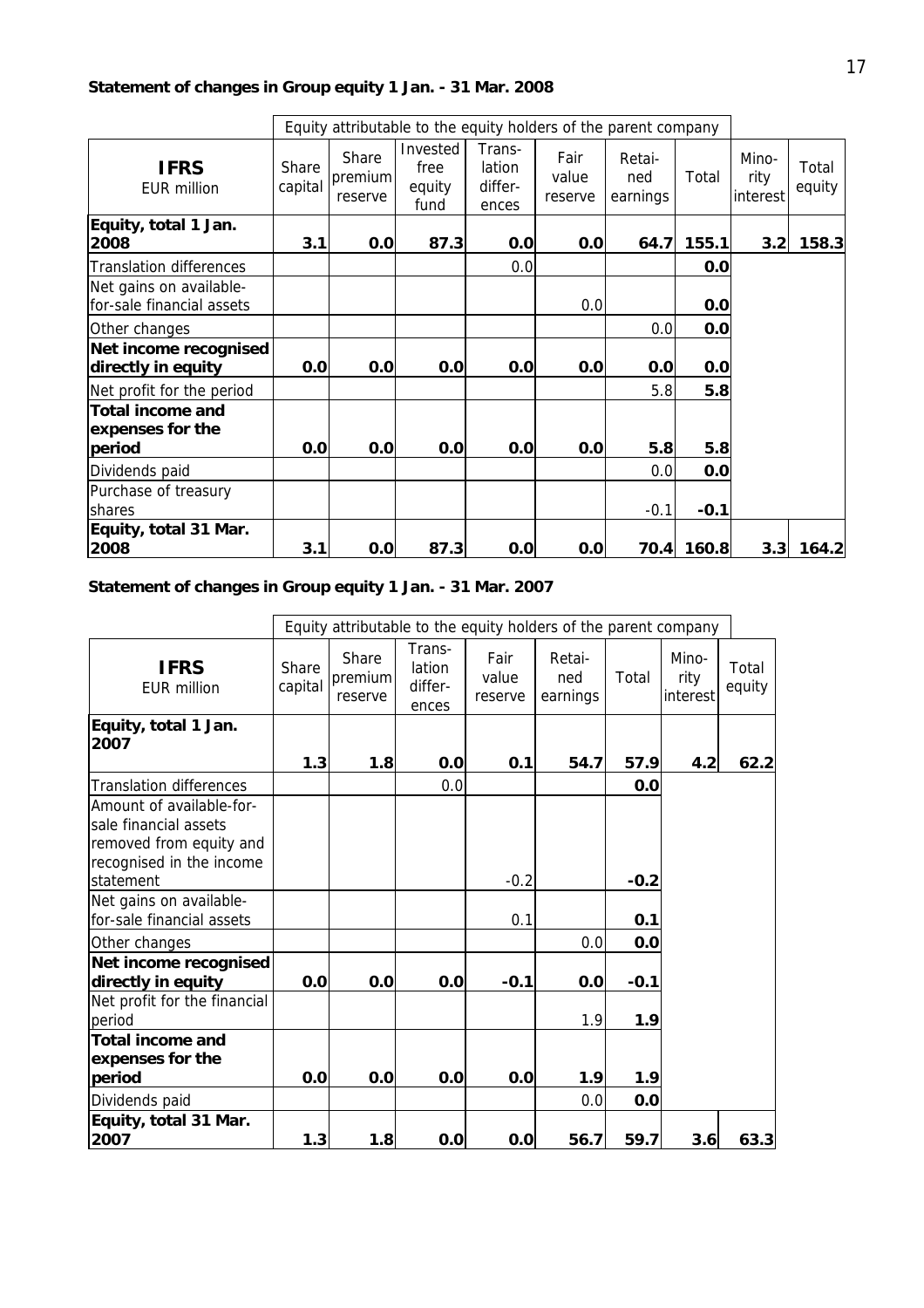## **Statement of changes in Group equity 1 Jan. - 31 Dec. 2007**

|                                                            |                  |                             | Equity attributable to the equity holders of the parent company |                                      |                          |                           |         |                           |                 |
|------------------------------------------------------------|------------------|-----------------------------|-----------------------------------------------------------------|--------------------------------------|--------------------------|---------------------------|---------|---------------------------|-----------------|
| <b>IFRS</b><br>(milj. euroa)                               | Share<br>capital | Share<br>premium<br>reserve | Invested<br>free<br>equity<br>fund                              | Trans-<br>lation<br>differ-<br>ences | Fair<br>value<br>reserve | Retai-<br>ned<br>earnings | Total   | Mino-<br>rity<br>interest | Total<br>equity |
| Equity, total 1 Jan.<br>2007                               | 1.3              | 1.8                         | 0.0                                                             | 0.0                                  | 0.1                      | 54.7                      | 57.9    | 4.2                       | 62.2            |
| <b>Translation differences</b>                             |                  |                             |                                                                 | 0.0                                  |                          |                           | 0.0     |                           |                 |
| Net gains on available-<br>for-sale financial assets       |                  |                             |                                                                 |                                      | $-0.1$                   |                           | $-0.1$  |                           |                 |
| Other changes                                              |                  |                             |                                                                 |                                      |                          | 0.1                       | 0.1     |                           |                 |
| Net income recognised<br>directly in equity                | 0.0              | 0.0                         | 0.0                                                             | 0.0                                  | $-0.1$                   | 0.1                       | 0.0     |                           |                 |
| Net profit for the period                                  |                  |                             |                                                                 |                                      |                          | 7.2                       | 7.2     |                           |                 |
| <b>Total income and</b><br>expenses for the                |                  |                             |                                                                 |                                      |                          |                           |         |                           |                 |
| period                                                     | 0.0              | 0.0                         | 0.0                                                             | 0.0                                  | 0.0                      | 7.2                       | 7.2     |                           |                 |
| Dividends paid                                             |                  |                             |                                                                 |                                      |                          | $-3.1$                    | $-3.1$  |                           |                 |
| Transfer from share<br>premium reserve to share<br>capital | 1.8              | $-1.8$                      |                                                                 |                                      |                          |                           | 0.0     |                           |                 |
| Share issue and employee<br>offering                       |                  |                             | 116.6                                                           |                                      |                          | 0.4                       | 117.0   |                           |                 |
| Share issue and employee<br>offering deductions            |                  |                             |                                                                 |                                      |                          | $-3.2$                    | $-3.2$  |                           |                 |
| Purchase and cancellation<br>of treasury shares            |                  |                             | $-29.3$                                                         |                                      |                          | 8.6                       | $-20.7$ |                           |                 |
| Equity, total 1 Dec.<br>2007                               | 3.1              | 0.0                         | 87.3                                                            | 0.0                                  | 0.0                      | 64.7                      | 155.1   |                           | $3.2$ 158.3     |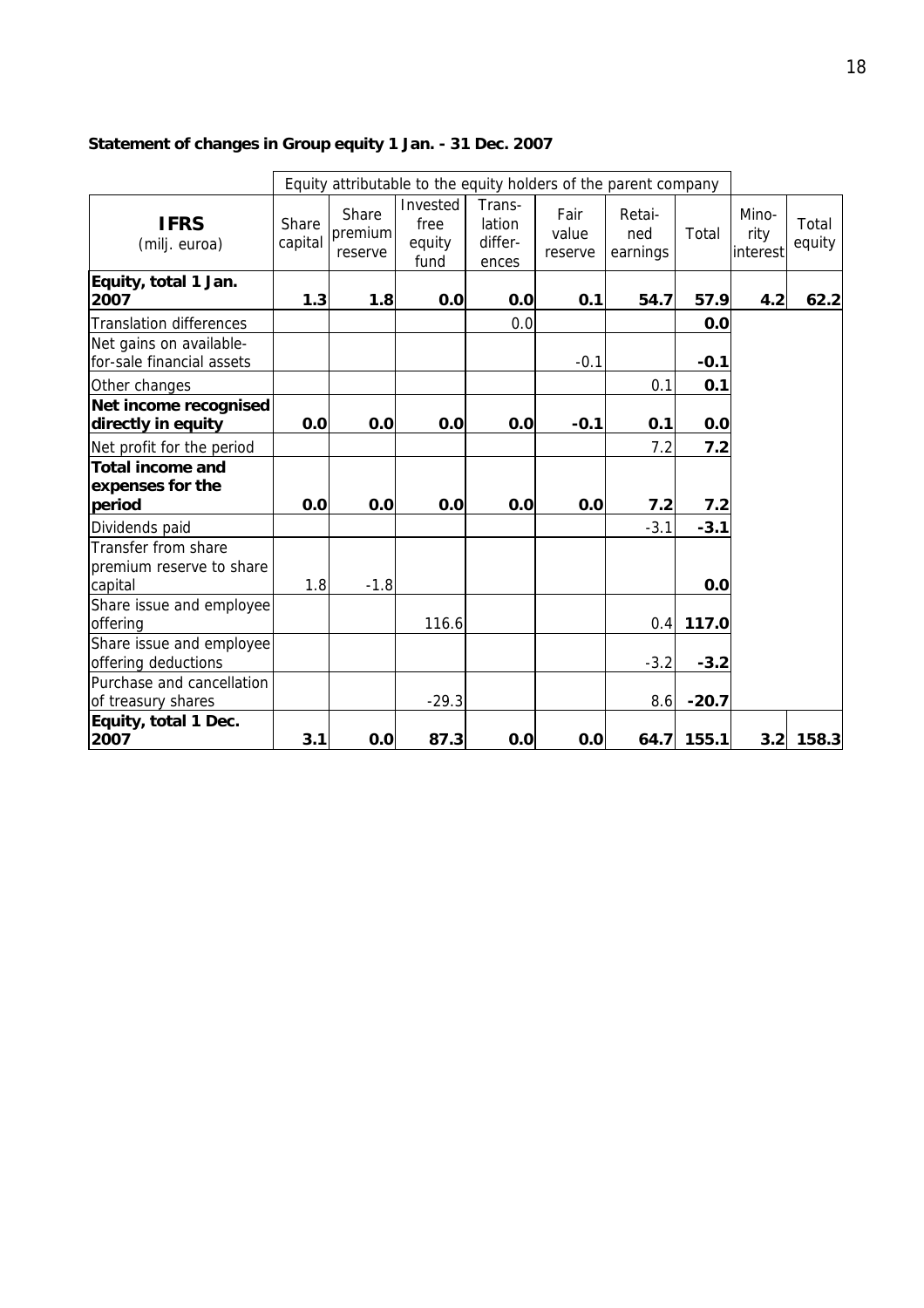| <b>Consolidated cash flow statement</b>                  | <b>IFRS</b> | <b>IFRS</b> | <b>IFRS</b> |
|----------------------------------------------------------|-------------|-------------|-------------|
| <b>EUR million</b>                                       | 1-3/2008    | 1-3/2007    | 2007        |
| Cash flows from operating activities                     |             |             |             |
| Net profit for the period                                | 5.9         | 1.3         | 7.6         |
| Adjustments:                                             |             |             |             |
| Depreciation and impairments                             | 0.6         | 0.4         | 1.9         |
| Non-cash transactions                                    | 0.0         | 0.6         | 1.5         |
| Financial income and expenses                            | 0.6         | 0.6         | 3.5         |
| Capital gains on sales of tangible and intangible assets | 0.0         | 0.0         | $-0.1$      |
| Income taxes                                             | 2.4         | 1.7         | 3.9         |
| Adjustments, total                                       | 3.6         | 3.3         | 10.6        |
| Changes in working capital:                              |             |             |             |
| Change in loan receivables                               | $-10.3$     | $-1.3$      | $-2.7$      |
| Change in trade and other receivables                    | 15.8        | $-5.7$      | $-23.0$     |
| Change in inventories                                    | $-20.2$     | $-7.3$      | $-62.8$     |
| Change in trade and other payables                       | $-26.1$     | 23.7        | 16.4        |
| Changes in working capital, total                        | $-40.7$     | 9.4         | $-72.1$     |
| Interest paid                                            | $-2.1$      | $-1.1$      | $-6.3$      |
| Interest received                                        | 2.8         | 1.3         | 2.8         |
| Income taxes paid                                        | $-1.7$      | $-1.6$      | $-6.3$      |
| Net cash flow from operating activities                  | $-32.2$     | 12.7        | $-63.7$     |
| Cash flow from investing activities                      |             |             |             |
| Property, plant and equipment                            | $-0.6$      | $-0.6$      | $-4.2$      |
| Intangible assets                                        | $-0.2$      | 0.0         | $-0.1$      |
| Other financial assets                                   | 0.0         | $-0.1$      | $-1.0$      |
| Sale of property, plant and equipment and intangible     |             |             |             |
| assets                                                   | 0.0         | 0.0         | 0.7         |
| Sale of financial assets                                 | 0.0         | 0.3         | 0.3         |
| Net cash used in investing activities                    | $-0.7$      | $-0.5$      | $-4.3$      |
| Cash flows from financing activities                     |             |             |             |
| Proceeds from share issue                                | 0.0         | 0.0         | 113.4       |
| Proceeds from loans                                      | 17.8        | 5.5         | 19.1        |
| Repayments of loans                                      | $-9.2$      | $-4.2$      | $-13.5$     |
| Change in loan receivables                               | 0.0         | $-0.2$      | 0.2         |
| Change in housing corporation loans                      | 12.9        | 2.9         | $-21.8$     |
| Change in credit limits                                  | 9.5         | $-14.5$     | 0.9         |
| Purchase of treasury shares                              | $-0.1$      | 0.0         | $-20.7$     |
| Dividends paid                                           | 0.0         | 0.0         | $-3.1$      |
| Net cash from financing activities                       | 31.1        | $-10.4$     | 74.5        |
| Net change in cash and cash equivalents                  | $-1.8$      | 1.8         | 6.5         |
| Cash and cash equivalents at the beginning of period     | 21.4        | 14.9        | 14.9        |
| Cash and cash equivalents at the end of period           | 19.6        | 16.7        | 21.4        |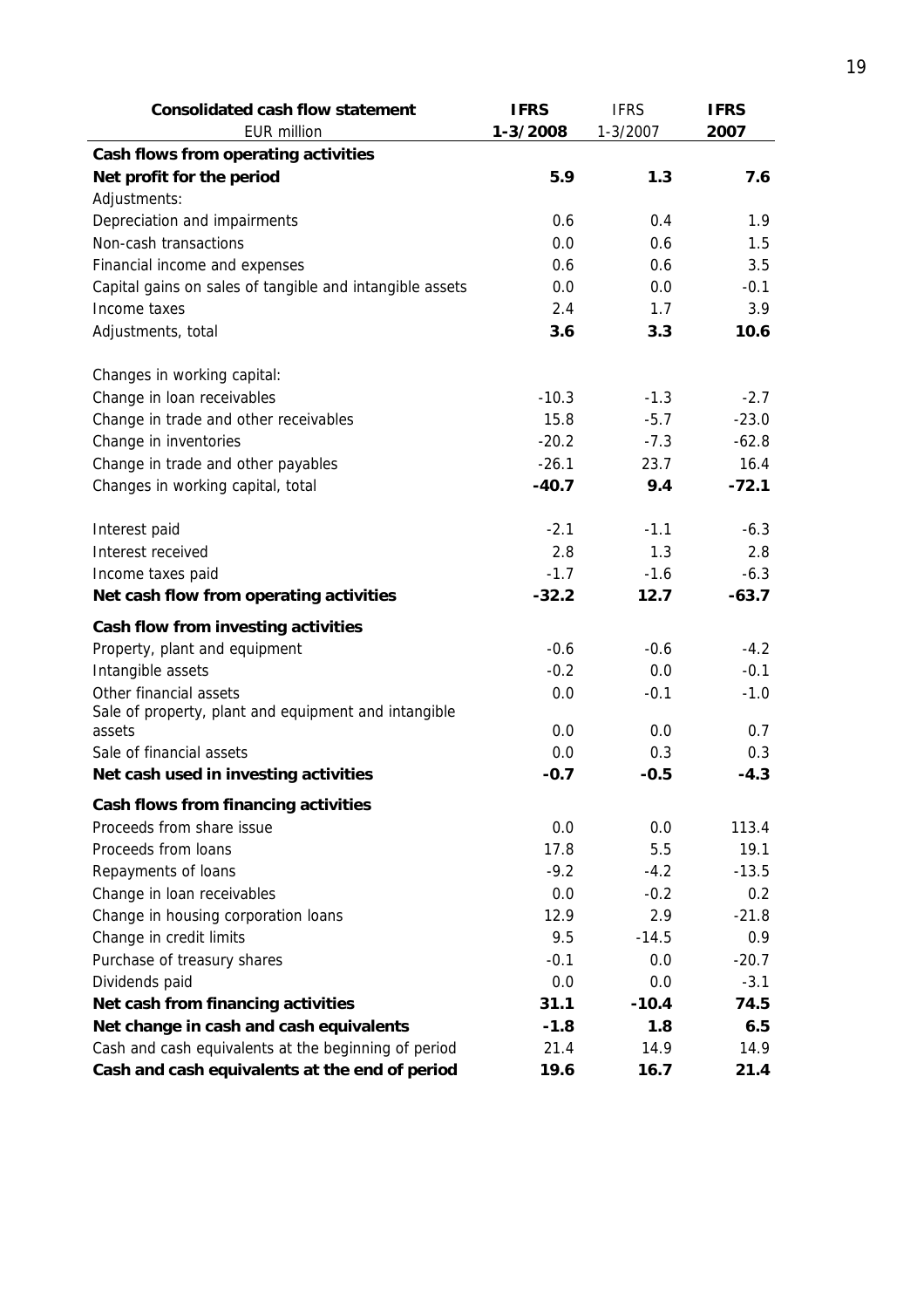| <b>Inventories</b>                                       | <b>IFRS</b> | <b>IFRS</b> | change, | <b>IFRS</b> |
|----------------------------------------------------------|-------------|-------------|---------|-------------|
| <b>EUR million</b>                                       | 3/2008      | 3/2007      | %       | 2007        |
| Raw materials and consumables                            | 0.0         | 0.0         |         | 0.0         |
| Work in progress                                         | 78.7        | 61.7        | 27.5    | 86.7        |
| Land areas and plot-owning companies                     | 93.1        | 42.2        | 120.4   | 64.3        |
| Shares in completed housing corporations and real        |             |             |         |             |
| estate companies                                         | 33.0        | 14.4        | 128.9   | 30.3        |
| Advance payments                                         | 6.5         | 14.2        | $-54.3$ | 6.5         |
| Other inventories                                        | 5.6         | 9.0         | $-37.8$ | 8.7         |
| Inventories, total                                       | 217.0       | 141.7       | 53.2    | 196.4       |
|                                                          |             |             |         |             |
| <b>Commitments and Contingent Liabilities</b>            | <b>IFRS</b> | <b>IFRS</b> | change, | <b>IFRS</b> |
| <b>EUR million</b>                                       | 3/2008      | 3/2007      | %       | 2007        |
| <b>Collateral given for own liabilities</b>              |             |             |         |             |
| Real estate mortgages given                              | 90.4        | 88.8        | 1.8     | 69.9        |
| Pledges given                                            | 0.0         | 10.8        |         | 5.2         |
| <b>Other commitments</b>                                 |             |             |         |             |
| Guarantees given for liabilities on uncompleted projects | 71.4        | 71.0        | 0.6     | 71.4        |

| Fair and nominal values of<br>derivative instruments                                                         |          | <b>IFRS</b><br><b>IFRS</b><br>3/2008<br>3/2007 |                    |             | <b>IFRS</b><br>2007 |                 |
|--------------------------------------------------------------------------------------------------------------|----------|------------------------------------------------|--------------------|-------------|---------------------|-----------------|
| EUR million                                                                                                  |          | <b>Fair Values</b>                             | <b>Fair Values</b> |             | <b>Fair Values</b>  |                 |
|                                                                                                              | Positive | Negative                                       | Positive           | Negative    | Positive            | <b>Negative</b> |
| Hedge accounting not applied                                                                                 |          |                                                |                    |             |                     |                 |
| Foreign exchange forward contracts                                                                           | 0.2      | 0.0                                            | 0.0                | 0.0         | 0.0                 | 0.0             |
|                                                                                                              |          | <b>IFRS</b>                                    |                    | <b>IFRS</b> |                     | <b>IFRS</b>     |
|                                                                                                              |          | 3/2008                                         |                    | 3/2007      |                     | 12/2007         |
| Nominal values of derivative<br>instruments                                                                  |          |                                                |                    |             |                     |                 |
| Foreign exchange forward contracts                                                                           |          | 8.1                                            |                    | 9.4         |                     | 8.5             |
| The fair values of foreign exchange contracts are based on market prices at the end of the reporting period. |          |                                                |                    |             |                     |                 |

The fair values of foreign exchange contracts are based on market prices at the end of the reporting period. Open foreign exchange forward contracts are hedging the financing cash flow.

## **2. Segment information**

| Revenue                         | <b>IFRS</b> | <b>IFRS</b>  | change,     | change, | <b>IFRS</b> |
|---------------------------------|-------------|--------------|-------------|---------|-------------|
| EUR million                     | 1-3/2008    | $1 - 3/2007$ | <b>MEUR</b> | %       | 2007        |
| <b>Business Premises</b>        | 104.8       | 69.4         | 35.4        | 51.0    | 345.4       |
| Housing                         | 26.0        | 40.1         | $-14.1$     | $-35.2$ | 163.1       |
| <b>International Operations</b> | 15.7        | 11.9         | 3.8         | 32.2    | 53.2        |
| Other Operations                | 2.9         | 1.9          | 1.0         | 50.4    | 11.2        |
| Eliminations                    | $-2.9$      | $-1.9$       | $-1.0$      |         | $-11.4$     |
| Group total                     | 146.4       | 121.4        | 25.1        | 20.7    | 561.4       |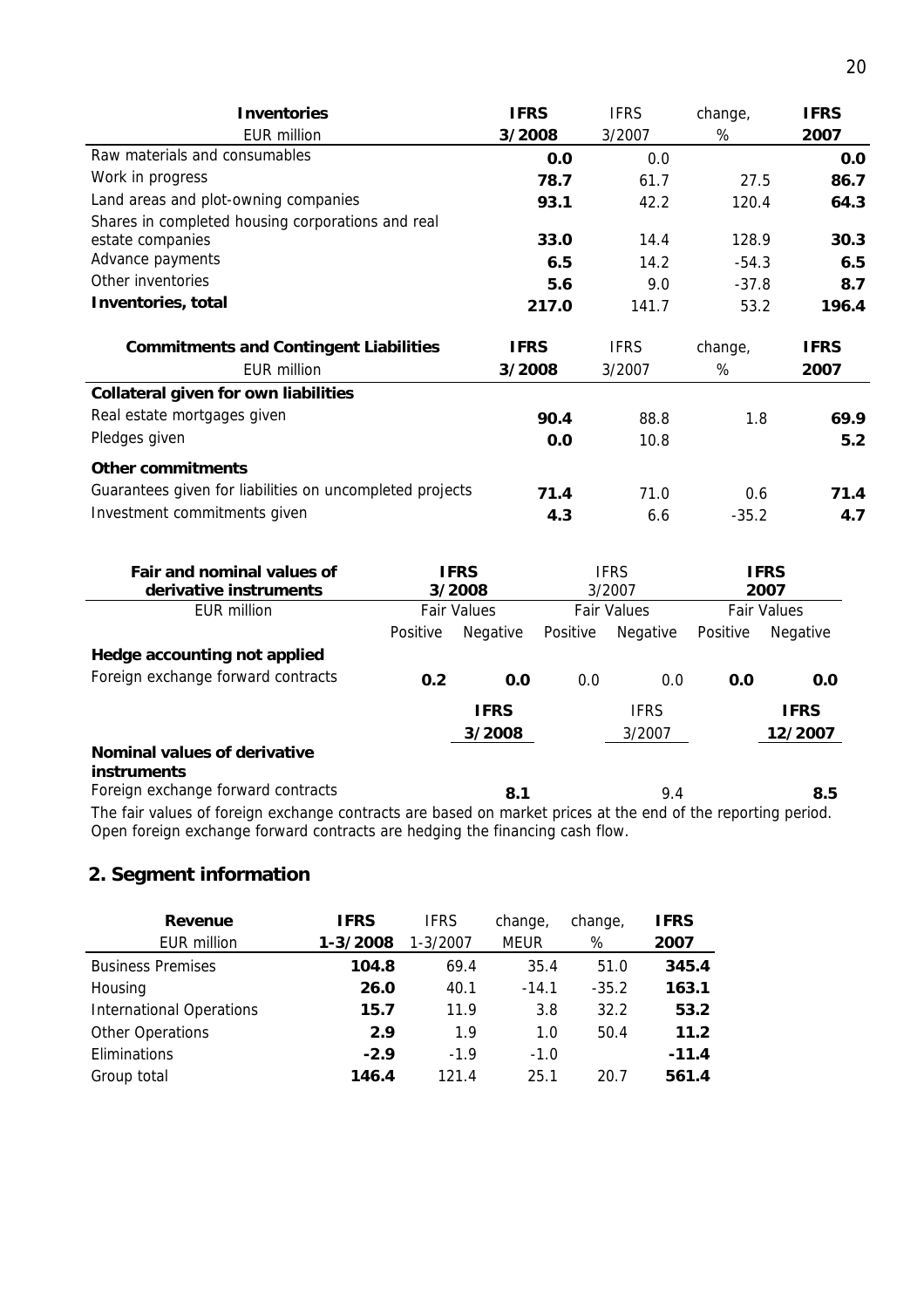| <b>Operating profit</b>         | <b>IFRS</b> | <b>IFRS</b> | change,     | change, | <b>IFRS</b> |
|---------------------------------|-------------|-------------|-------------|---------|-------------|
| <b>EUR million</b>              | 1-3/2008    | 1-3/2007    | <b>MEUR</b> | %       | 2007        |
| <b>Business Premises</b>        | 8.2         | 2.9         | 5.3         | 182.0   | 18.0        |
| Housing                         | 0.4         | 2.0         | $-1.5$      | $-78.7$ | 10.7        |
| <b>International Operations</b> | 1.2         | $-0.9$      | 2.2         |         | $-10.2$     |
| <b>Other Operations</b>         | $-0.9$      | $-0.4$      | $-0.5$      |         | $-3.1$      |
| Eliminations                    | 0.0         | 0.0         | 0.0         | 126.1   | $-0.4$      |
| Group total                     | 8.9         | 3.6         | 5.4         | 150.1   | 15.1        |

| <b>IFRS</b> | <b>IFRS</b>  | <b>IFRS</b> |
|-------------|--------------|-------------|
| 1-3/2008    | $1 - 3/2007$ | 2007        |
| 7.8         | 4.2          | 5.2         |
| 1.6         | 4.9          | 6.5         |
| 7.9         | $-7.8$       | $-19.2$     |
| 6.1         | 29           | 2.7         |
|             |              |             |

| <b>Assets</b>                      | <b>IFRS</b> | <b>IFRS</b> | change,  | change, | <b>IFRS</b> |
|------------------------------------|-------------|-------------|----------|---------|-------------|
| EUR million                        | 3/2008      | 3/2007      | MEUR     | %       | 2007        |
| <b>Business Premises</b>           | 98.7        | 111.0       | $-12.3$  | $-11.1$ | 117.2       |
| Housing                            | 116.8       | 79.0        | 37.7     | 47.8    | 113.4       |
| <b>International Operations</b>    | 123.6       | 63.2        | 60.4     | 95.5    | 114.3       |
| <b>Other Operations</b>            | 162.3       | 49.2        | 113.1    | 230.1   | 162.0       |
| Eliminations and other adjustments | $-156.0$    | $-53.9$     | $-102.1$ |         | $-175.4$    |
| Group total                        | 345.3       | 248.5       | 96.8     | 39.0    | 331.6       |

| <b>Liabilities</b>                 | <b>IFRS</b> | <b>IFRS</b> | change,     | change, | <b>IFRS</b> |
|------------------------------------|-------------|-------------|-------------|---------|-------------|
| EUR million                        | 3/2008      | 3/2007      | <b>MEUR</b> | %       | 2007        |
| <b>Business Premises</b>           | 76.3        | 93.8        | $-17.5$     | $-18.7$ | 83.9        |
| Housing                            | 102.8       | 65.3        | 37.5        | 57.4    | 93.8        |
| <b>International Operations</b>    | 114.0       | 52.6        | 61.4        | 116.7   | 104.9       |
| <b>Other Operations</b>            | 44.6        | 26.9        | 17.7        | 66.1    | 31.5        |
| Eliminations and other adjustments | $-156.5$    | $-53.4$     | $-103.1$    |         | $-140.9$    |
| Group total                        | 181.2       | 185.2       | $-4.0$      | $-2.2$  | 173.2       |

| <b>Invested capital</b>           | <b>IFRS</b> | <b>IFRS</b> | change, | change, | <b>IFRS</b> |
|-----------------------------------|-------------|-------------|---------|---------|-------------|
| EUR million                       | 3/2008      | 3/2007      | MEUR    | %       | 2007        |
| <b>Business Premises</b>          | 43.7        | 40.1        | 3.6     | 9.0     | 33.4        |
| Housing                           | 97.0        | 39.5        | 57.5    | 145.6   | 81.5        |
| <b>International Operations</b>   | 115.1       | 29.9        | 85.2    | 284.9   | 101.3       |
| Other Operations and eliminations | 4.0         | 23.0        | $-19.0$ |         | 6.7         |
| Group total                       | 259.8       | 132.6       | 127.2   | 96.0    | 222.9       |

| <b>Return on investment</b>     | <b>IFRS</b> | <b>IFRS</b> | <b>IFRS</b> |
|---------------------------------|-------------|-------------|-------------|
| '%)                             | 1-3/2008    | 1-3/2007    | 2007        |
| <b>Business Premises</b>        | 95.2        | 33.5        | 52.4        |
| Housing                         | 2.0         | 21.0        | 16.7        |
| <b>International Operations</b> | 5.5         | $-8.3$      | $-11.3$     |
| Group total                     | 16.7        | 11 7        | 9.7         |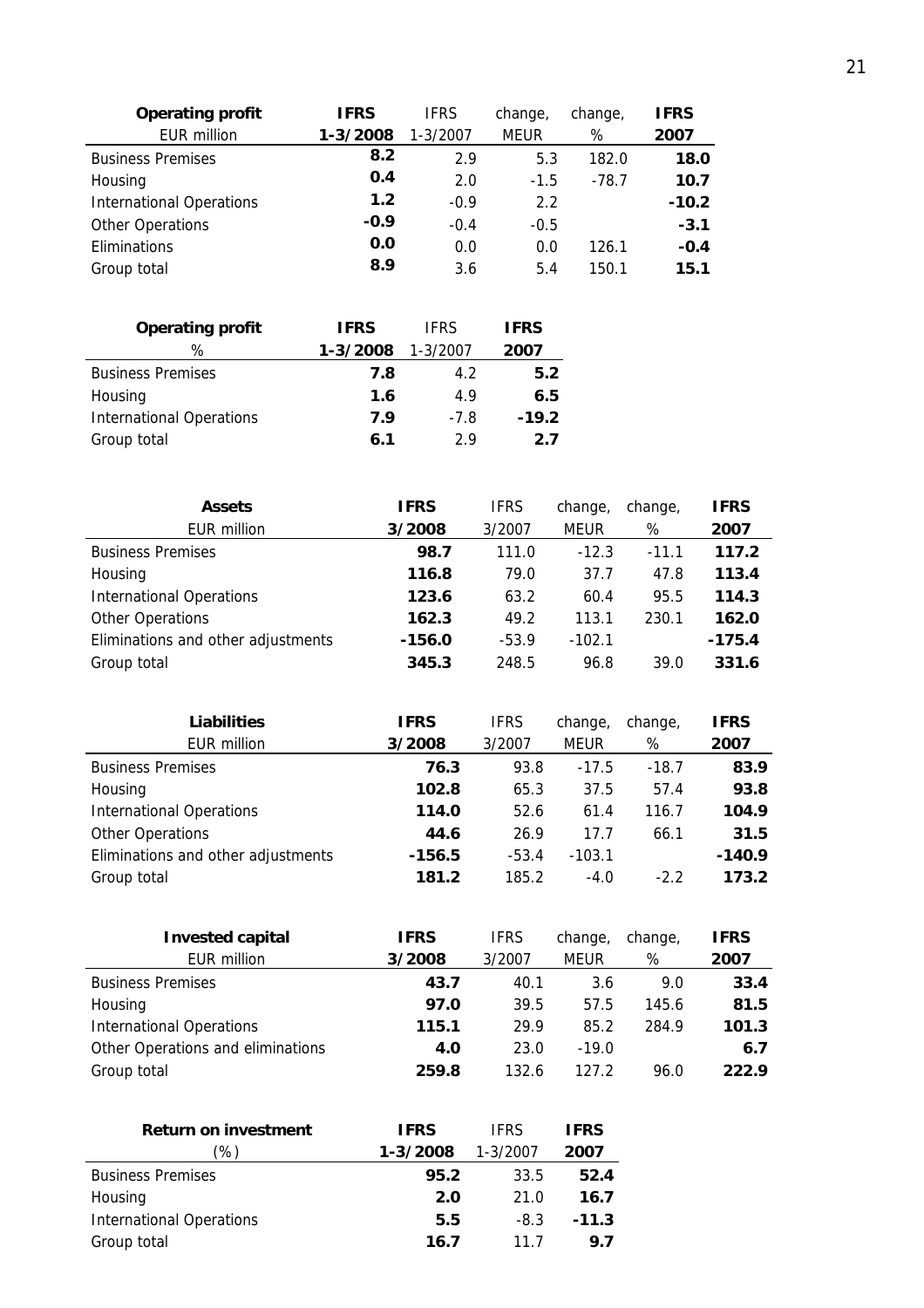| Order backlog                   | <b>IFRS</b> | <b>IFRS</b> | change, | change, | <b>IFRS</b> |
|---------------------------------|-------------|-------------|---------|---------|-------------|
| EUR million                     | 3/2008      | 3/2007      | MEUR    | %       | 2007        |
| <b>Business Premises</b>        | 235.2       | 326.0       | $-90.8$ | $-27.9$ | 302.8       |
| Housing                         | 182.4       | 143.0       | 39.4    | 27.5    | 174.6       |
| <b>International Operations</b> | 33.7        | 38.0        | $-4.3$  | $-11.3$ | 51.3        |
| Group total                     | 451.3       | 507.0       | $-55.7$ | $-11.0$ | 528.7       |

| <b>Business Premises</b>          | <b>IFRS</b> | <b>IFRS</b> | change,       | change, | <b>IFRS</b> |
|-----------------------------------|-------------|-------------|---------------|---------|-------------|
| EUR million                       | 1-3/2008    | 1-3/2007    | MEUR          | %       | 2007        |
| Revenue                           | 104.8       | 69.4        | 35.4          | 51.0    | 345.4       |
| <b>Operating profit</b>           | 8.2         | 2.9         | 5.3           | 182.0   | 18.0        |
| Segment's assets                  |             |             |               |         |             |
| Non-current assets                | 1.0         | 0.8         | $0.2^{\circ}$ | 26.7    | 1.0         |
| Current assets                    | 97.7        | 110.2       | $-12.5$       | $-11.4$ | 116.2       |
| <b>Total assets</b>               | 98.7        | 111.0       | $-12.3$       | $-11.1$ | 117.2       |
| <b>Segment's liabilities</b>      |             |             |               |         |             |
| Non-current liabilities           | 1.3         | 14.1        | $-12.8$       | $-90.9$ | 1.2         |
| <b>Current liabilities</b>        | 75.0        | 79.6        | $-4.7$        | $-5.8$  | 82.7        |
| <b>Total liabilities</b>          | 76.3        | 93.8        | $-17.5$       | $-18.7$ | 83.9        |
| Invested capital at end of period | 43.7        | 40.1        | 3.6           | 9.0     | 33.4        |
| Return on investment, % 1)        | 95.2        | 33.5        |               |         | 52.4        |
| Order backlog at end of period    | 235.2       | 326.0       | $-90.8$       | $-27.9$ | 302.8       |

| <b>Housing</b>                    | <b>IFRS</b> | <b>IFRS</b> | change, | change, | <b>IFRS</b> |
|-----------------------------------|-------------|-------------|---------|---------|-------------|
| <b>EUR million</b>                | 1-3/2008    | 1-3/2007    | MEUR    | %       | 2007        |
| Revenue                           | 26.0        | 40.1        | $-14.1$ | $-35.2$ | 163.1       |
| <b>Operating profit</b>           | 0.4         | 2.0         | $-1.5$  | $-78.7$ | 10.7        |
| Segment's assets                  |             |             |         |         |             |
| Non-current assets                | 2.4         | 1.1         | 1.3     | 116.9   | 2.6         |
| Current assets                    | 114.4       | 77.9        | 36.4    | 46.8    | 110.9       |
| <b>Total assets</b>               | 116.8       | 79.0        | 37.7    | 47.8    | 113.4       |
| <b>Segment's liabilities</b>      |             |             |         |         |             |
| Non-current liabilities           | 41.2        | 28.4        | 12.8    | 45.1    | 28.1        |
| Current liabilities               | 61.6        | 36.9        | 24.7    | 66.9    | 65.7        |
| <b>Total liabilities</b>          | 102.8       | 65.3        | 37.5    | 57.4    | 93.8        |
| Invested capital at end of period | 97.0        | 39.5        | 57.5    | 145.6   | 81.5        |
| Return on investment, % 1)        | 2.0         | 21.0        |         |         | 16.7        |
| Order backlog at end of period    | 182.4       | 143.0       | 39.4    | 27.5    | 174.6       |